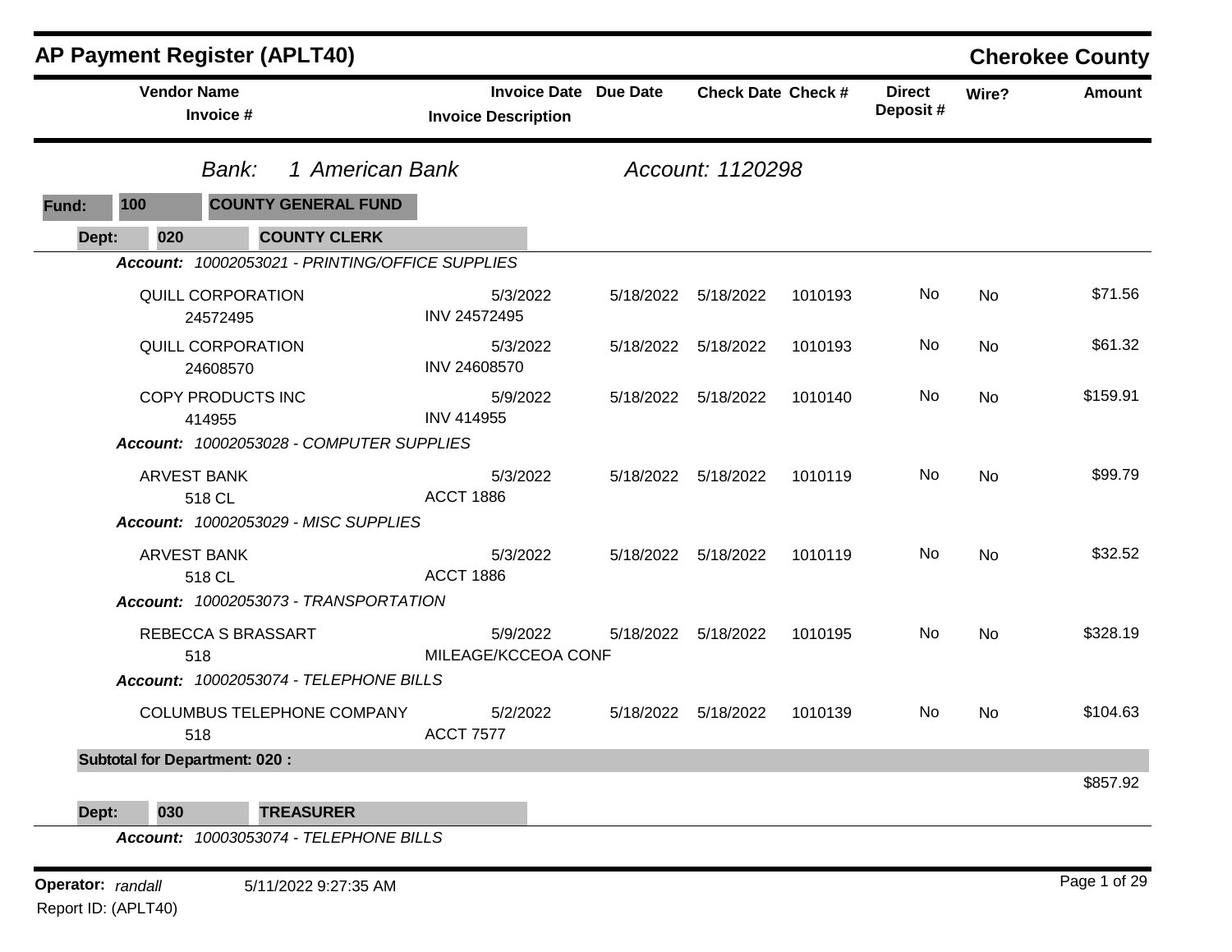| <b>AP Payment Register (APLT40)</b>                                                         |                                                            |                           |         |                           |           | <b>Cherokee County</b> |
|---------------------------------------------------------------------------------------------|------------------------------------------------------------|---------------------------|---------|---------------------------|-----------|------------------------|
| <b>Vendor Name</b><br>Invoice #                                                             | <b>Invoice Date Due Date</b><br><b>Invoice Description</b> | <b>Check Date Check #</b> |         | <b>Direct</b><br>Deposit# | Wire?     | <b>Amount</b>          |
| <b>COLUMBUS TELEPHONE COMPANY</b><br>518<br>Account: 10003053079 - MAINT/REPAIRS MACH/EQUIP | 5/2/2022<br><b>ACCT 7577</b>                               | 5/18/2022 5/18/2022       | 1010139 | No                        | <b>No</b> | \$168.21               |
| <b>ARVEST BANK</b><br>518 CL                                                                | 5/3/2022<br><b>ACCT 1886</b>                               | 5/18/2022 5/18/2022       | 1010119 | No.                       | No        | \$418.08               |
| <b>Subtotal for Department: 030:</b>                                                        |                                                            |                           |         |                           |           |                        |
| <b>ATTORNEY</b><br>Dept:<br>040                                                             |                                                            |                           |         |                           |           | \$586.29               |
| Account: 10004053021 - PRINTING/OFFICE SUPPLIES                                             |                                                            |                           |         |                           |           |                        |
| QUILL CORPORATION<br>24764502                                                               | 5/6/2022<br>INV 24764502                                   | 5/18/2022 5/18/2022       | 1010193 | No                        | <b>No</b> | \$84.00                |
| ETTINGER'S OFFICE SUPPLY<br>5470240                                                         | 5/6/2022<br><b>INV 5470240</b>                             | 5/18/2022 5/18/2022       | 1010148 | No.                       | No        | \$95.98                |
| <b>ARVEST BANK</b><br>518 AT                                                                | 5/6/2022<br>ACCT 1969, PICTURES, FRAME                     | 5/18/2022 5/18/2022       | 1010119 | No.                       | <b>No</b> | \$166.57               |
| <b>Account: 10004053024 - OPER/REPAIR MACH &amp; EQUIP</b>                                  |                                                            |                           |         |                           |           |                        |
| <b>ARVEST BANK</b><br>518 AT2<br>Account: 10004053030 - GASOLINE                            | 5/6/2022<br>ACCT 1977, SOFTWARE                            | 5/18/2022 5/18/2022       | 1010119 | No.                       | <b>No</b> | \$38.00                |
| <b>ARVEST BANK</b><br>518 AT1                                                               | 5/6/2022<br><b>ACCT 2097</b>                               | 5/18/2022 5/18/2022       | 1010119 | No                        | No        | \$43.21                |
| <b>ARVEST BANK</b><br>518 AT3                                                               | 5/6/2022<br><b>ACCT 1936</b>                               | 5/18/2022 5/18/2022       | 1010119 | No.                       | <b>No</b> | \$104.88               |
| Account: 10004053068 - OTHER COMMODITIES                                                    |                                                            |                           |         |                           |           |                        |
| <b>CULLIGAN OF JOPLIN</b><br>212383                                                         | 5/6/2022<br><b>INV 212383</b>                              | 5/18/2022 5/18/2022       | 1010143 | No                        | No.       | \$8.50                 |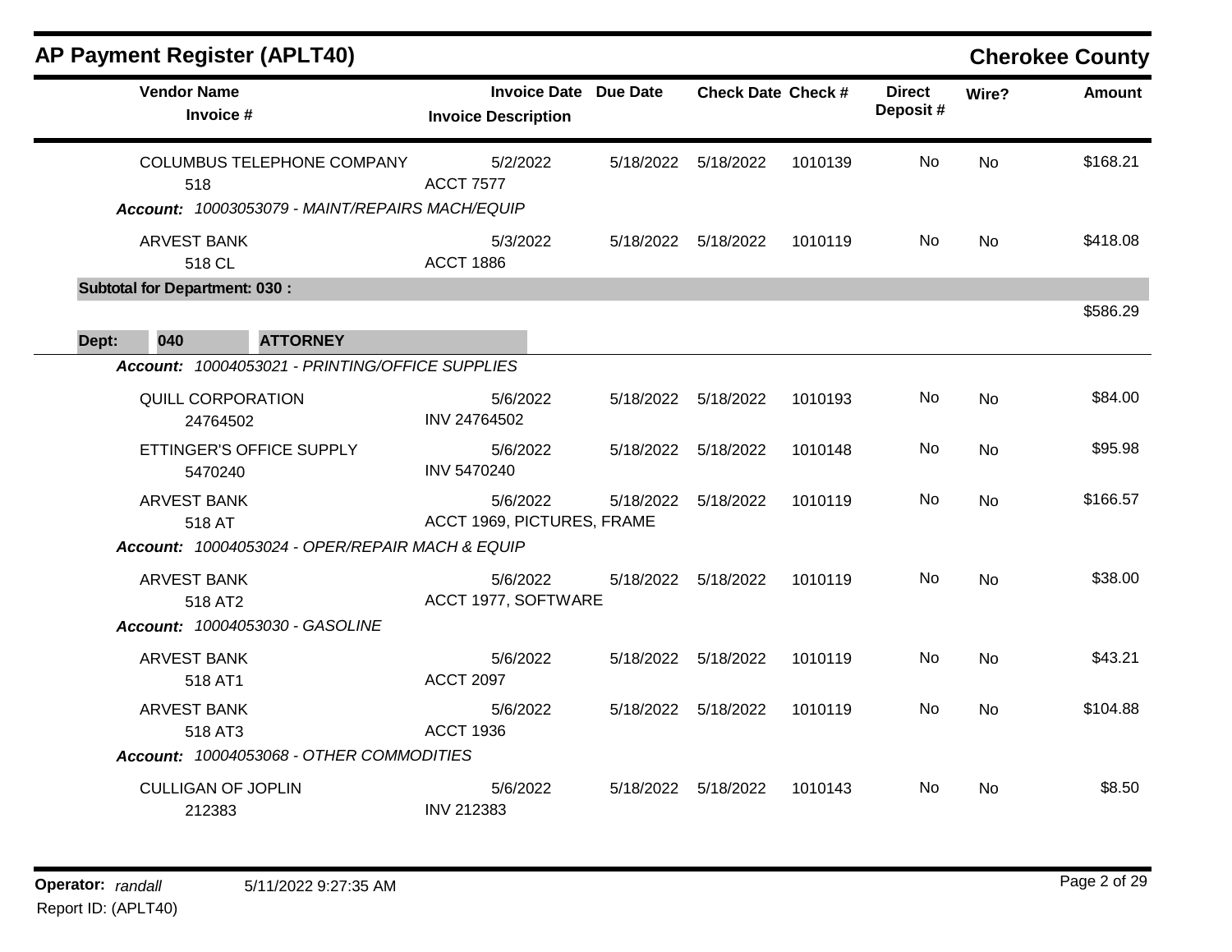| <b>Vendor Name</b><br>Invoice #                                                                                                          | <b>Invoice Date Due Date</b><br><b>Invoice Description</b> |                       | <b>Check Date Check #</b> |         | <b>Direct</b><br>Deposit# | Wire?     | <b>Amount</b> |
|------------------------------------------------------------------------------------------------------------------------------------------|------------------------------------------------------------|-----------------------|---------------------------|---------|---------------------------|-----------|---------------|
| <b>CULLIGAN OF JOPLIN</b><br>211748<br>Account: 10004053074 - TELEPHONE BILLS                                                            | 5/6/2022<br><b>INV 211748</b>                              |                       | 5/18/2022 5/18/2022       | 1010143 | No.                       | <b>No</b> | \$19.40       |
| COLUMBUS TELEPHONE COMPANY<br>518<br>Account: 10004053078 - LEGAL PRINTING/ADVERTISING                                                   | 5/2/2022<br><b>ACCT 7577</b>                               |                       | 5/18/2022 5/18/2022       | 1010139 | No.                       | <b>No</b> | \$206.93      |
| <b>COLUMBUS NEWS REPORT</b><br>518                                                                                                       | 5/6/2022<br><b>LEGAL NOTICES</b>                           |                       | 5/18/2022 5/18/2022       | 1010138 | No                        | <b>No</b> | \$224.00      |
| <b>COLUMBUS NEWS REPORT</b><br>518 AT                                                                                                    | 5/6/2022<br><b>LEGAL NOTICES</b>                           | 5/18/2022 5/18/2022   |                           | 1010138 | No.                       | No        | \$104.00      |
| <b>Subtotal for Department: 040:</b><br>050<br><b>REGISTER OF DEEDS</b><br>Dept:                                                         |                                                            |                       |                           |         |                           |           | \$1,095.47    |
| Account: 10005053074 - UTILITIES/TELEPHONE BILLS<br>COLUMBUS TELEPHONE COMPANY<br>518<br>Account: 10005053088 - PROFESSIONAL DEVELOPMENT | 5/2/2022<br><b>ACCT 7577</b>                               | 5/18/2022 5/18/2022   |                           | 1010139 | No                        | <b>No</b> | \$92.35       |
| <b>ARVEST BANK</b><br>518                                                                                                                | 5/3/2022<br>ACCT 1860, CLASS                               | 5/18/2022 5/18/2022   |                           | 1010119 | No                        | <b>No</b> | \$30.00       |
| <b>Subtotal for Department: 050:</b><br>060<br><b>SHERIFF &amp; JAIL</b><br>Dept:                                                        |                                                            |                       |                           |         |                           |           | \$122.35      |
| Account: 10006053021 - PRINTING/OFFICE SUPPLIES                                                                                          |                                                            |                       |                           |         |                           |           |               |
| ETTINGER'S OFFICE SUPPLY<br>518                                                                                                          | 5/5/2022<br>#8401                                          | 5/18/2022             | 5/18/2022                 | 1010148 | No                        | <b>No</b> | \$1,007.59    |
| <b>QUILL CORPORATION</b><br>24797181                                                                                                     | 5/9/2022<br>INV 24797181                                   | 5/18/2022   5/18/2022 |                           | 1010194 | No                        | No        | \$173.96      |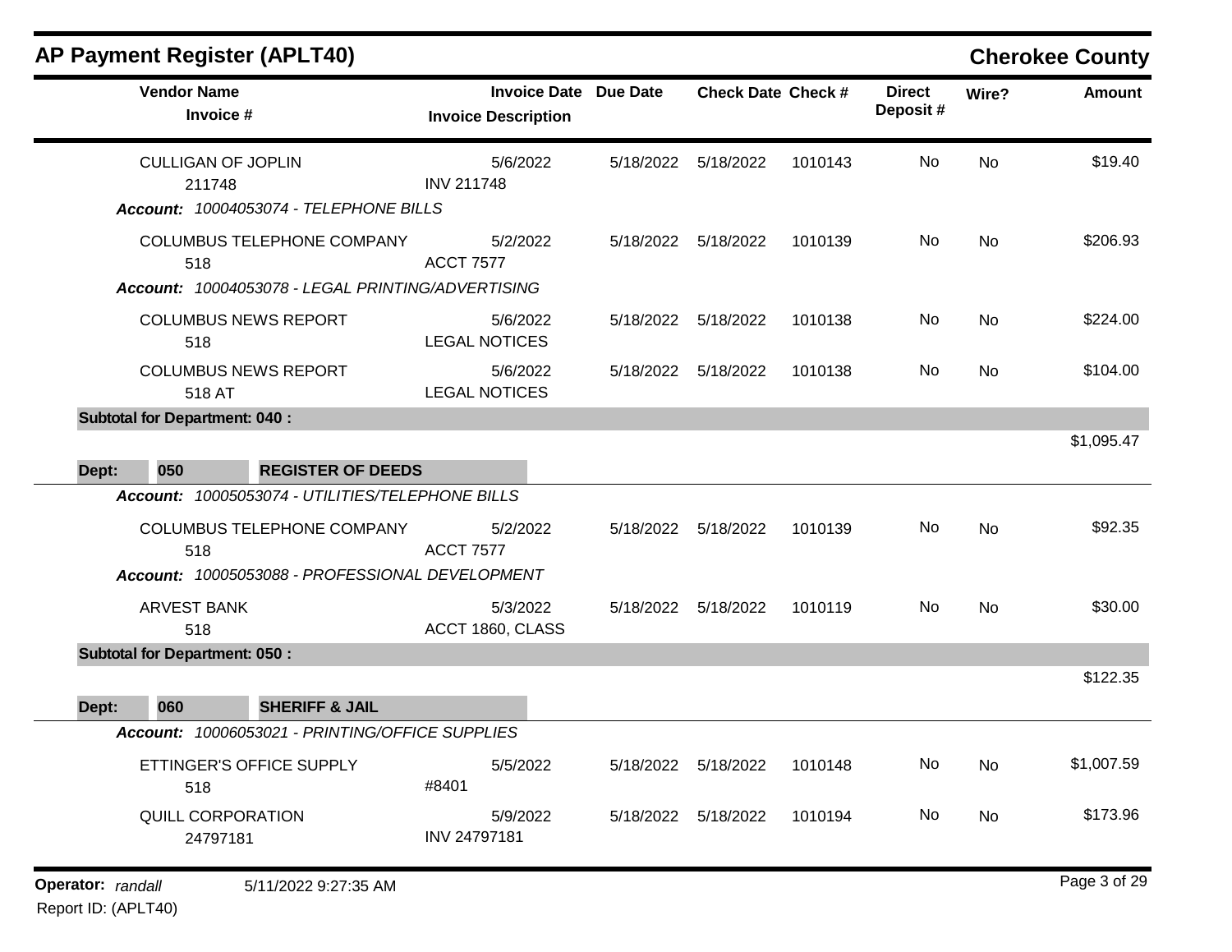| x, , , x                                             |                                                            |                           |         |                           |           | UNUNUU UUUNIY |
|------------------------------------------------------|------------------------------------------------------------|---------------------------|---------|---------------------------|-----------|---------------|
| <b>Vendor Name</b><br>Invoice #                      | <b>Invoice Date Due Date</b><br><b>Invoice Description</b> | <b>Check Date Check #</b> |         | <b>Direct</b><br>Deposit# | Wire?     | Amount        |
| <b>CINTAS CORP</b><br>8405540292                     | 5/6/2022<br>INV 8405540292                                 | 5/18/2022 5/18/2022       | 1010133 | No                        | <b>No</b> | \$404.01      |
| <b>TOSHIBA FINANCIAL SERVICES</b><br>31561607        | 5/9/2022<br>INV 31561607                                   | 5/18/2022 5/18/2022       | 1010204 | No                        | No        | \$765.17      |
| <b>ARVEST BANK</b><br>518 SH1                        | 5/5/2022<br><b>ACCT 1688</b>                               | 5/18/2022 5/18/2022       | 1010119 | No                        | <b>No</b> | \$23.52       |
| <b>ARVEST BANK</b><br>518 SH                         | 5/5/2022<br>ACCT 1670, TRAINING, USPS, BATTERIES           | 5/18/2022 5/18/2022       | 1010119 | No                        | <b>No</b> | \$21.35       |
| Account: 10006053022 - EMPLOYEE UNIFORMS/ACCESSORIES |                                                            |                           |         |                           |           |               |
| <b>ARVEST BANK</b><br>518 SH                         | 5/5/2022<br>ACCT 1670, TRAINING, USPS, BATTERIES           | 5/18/2022 5/18/2022       | 1010119 | No                        | <b>No</b> | \$26.99       |
| SOUTHERN UNIFORM & TACTICAL<br>133252                | 5/5/2022<br><b>INV 133252</b>                              | 5/18/2022 5/18/2022       | 1010199 | No.                       | No        | \$280.95      |
| SOUTHERN UNIFORM & TACTICAL<br>133068                | 5/2/2022<br><b>INV 133068</b>                              | 5/18/2022 5/18/2022       | 1010199 | No                        | <b>No</b> | \$396.32      |
| SOUTHERN UNIFORM & TACTICAL<br>133412                | 5/5/2022<br><b>INV 133412</b>                              | 5/18/2022 5/18/2022       | 1010199 | No                        | <b>No</b> | \$157.99      |
| <b>ARVEST BANK</b><br>518 SH6                        | 5/5/2022<br>ACCT 8604, BADGES, MEETING                     | 5/18/2022 5/18/2022       | 1010119 | No                        | <b>No</b> | \$92.00       |
| <b>ARVEST BANK</b><br>518 SH <sub>2</sub>            | 5/5/2022<br>ACCT 1696, TRANSPORT, SHIRTS, CHAIRS           | 5/18/2022 5/18/2022       | 1010119 | No                        | <b>No</b> | \$346.15      |
| Account: 10006053025 - PARTS/VEHICLE REPAIRS         |                                                            |                           |         |                           |           |               |
| NATALINIS AUTOMOTIVE<br>803944                       | 5/2/2022<br><b>INV 803944</b>                              | 5/18/2022 5/18/2022       | 1010184 | No                        | <b>No</b> | \$154.48      |
| NATALINIS AUTOMOTIVE<br>804739                       | 5/6/2022<br><b>INV 804739</b>                              | 5/18/2022 5/18/2022       | 1010183 | No                        | <b>No</b> | \$130.75      |

### **AP Payment Register (APLT40) Cherokee County**  $\mathbf{r}$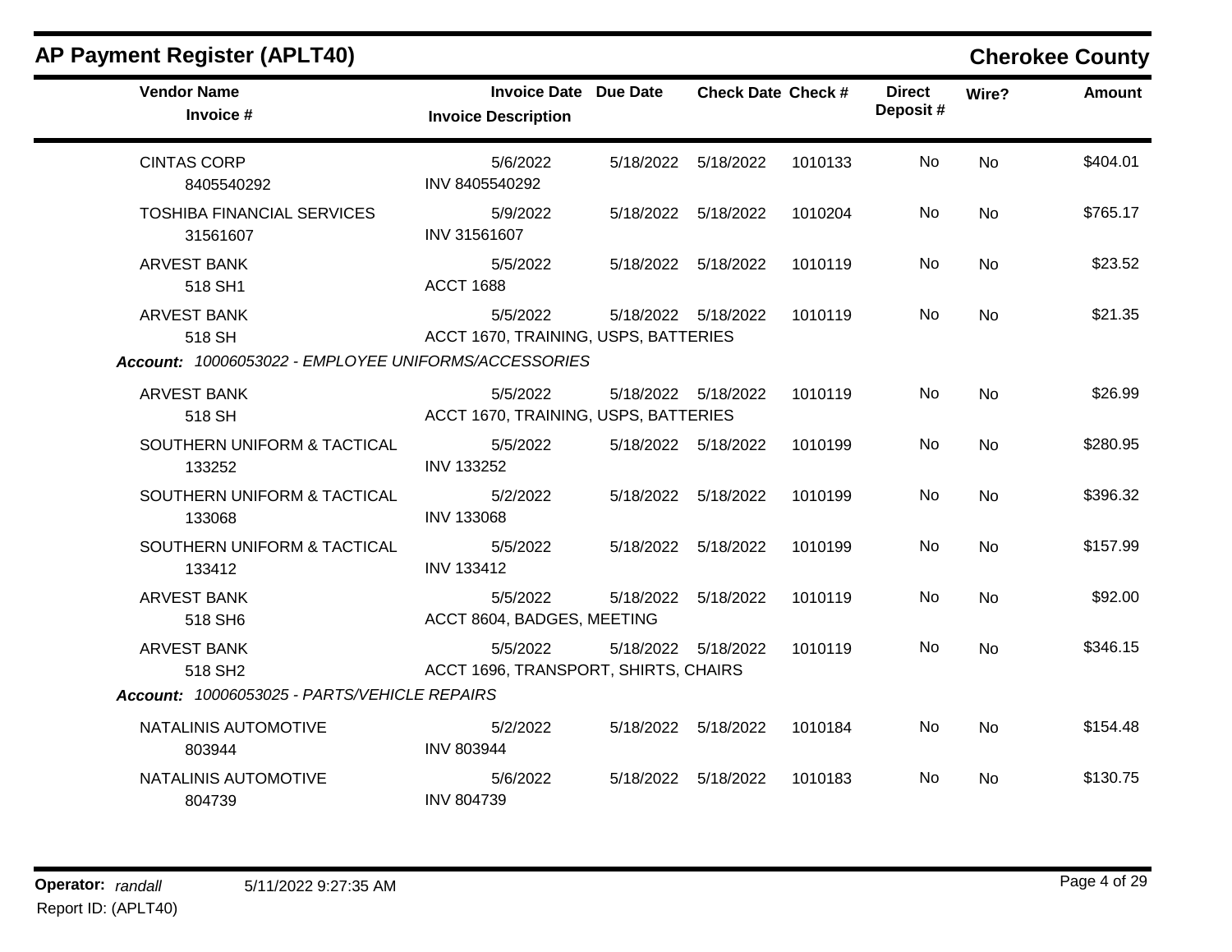| <b>Vendor Name</b><br>Invoice #                                             | <b>Invoice Date Due Date</b><br><b>Invoice Description</b> | <b>Check Date Check #</b> |         | <b>Direct</b><br>Deposit# | Wire?     | <b>Amount</b> |
|-----------------------------------------------------------------------------|------------------------------------------------------------|---------------------------|---------|---------------------------|-----------|---------------|
| NATALINIS AUTOMOTIVE<br>804300                                              | 5/2/2022<br><b>INV 804300</b>                              | 5/18/2022 5/18/2022       | 1010184 | <b>No</b>                 | <b>No</b> | \$79.99       |
| NATALINIS AUTOMOTIVE<br>805100                                              | 5/9/2022<br><b>INV 805100</b>                              | 5/18/2022 5/18/2022       | 1010184 | No.                       | No        | \$45.29       |
| NATALINIS AUTOMOTIVE<br>803967<br>Account: 10006053030 - GASOLINE           | 5/2/2022<br>INV 803967, CREDIT                             | 5/18/2022 5/18/2022       | 1010184 | No                        | <b>No</b> | (\$124.28)    |
| <b>ARVEST BANK</b><br>518 SH4                                               | 5/5/2022<br><b>CREDIT</b>                                  | 5/18/2022 5/18/2022       | 1010119 | No                        | <b>No</b> | (\$17.76)     |
| <b>ARVEST BANK</b><br>518 SH4<br>Account: 10006053040 - JANITORIAL SUPPLIES | 5/5/2022<br><b>ACCT 1738</b>                               | 5/18/2022 5/18/2022       | 1010119 | No                        | <b>No</b> | \$217.49      |
|                                                                             |                                                            |                           |         |                           |           |               |
| <b>HENRY KRAFT INC</b><br>420377-2                                          | 5/9/2022<br>INV 420377-2                                   | 5/18/2022 5/18/2022       | 1010160 | No                        | <b>No</b> | \$107.72      |
| <b>CINTAS CORP</b><br>8405654025                                            | 5/2/2022<br>INV 8405654025                                 | 5/18/2022 5/18/2022       | 1010132 | No.                       | <b>No</b> | \$605.27      |
| JOPLIN SUPPLY COMPANY<br>S4672524.001                                       | 5/5/2022<br>INV S4672524.001                               | 5/18/2022 5/18/2022       | 1010167 | No.                       | <b>No</b> | \$1,365.88    |
| <b>HENRY KRAFT INC</b><br>421726                                            | 5/9/2022<br><b>INV 421726</b>                              | 5/18/2022 5/18/2022       | 1010160 | No.                       | <b>No</b> | \$1,068.61    |
| Account: 10006053068 - OTHER COMMODITIES                                    |                                                            |                           |         |                           |           |               |
| <b>ARVEST BANK</b><br>518 SH7                                               | 5/5/2022<br>ACCT 8618, CHAIRS, DOG FOOD, REGISTRATIONS     | 5/18/2022 5/18/2022       | 1010119 | No.                       | <b>No</b> | \$80.76       |
| <b>ARVEST BANK</b><br>518 SH <sub>2</sub>                                   | 5/5/2022<br>ACCT 1696, TRANSPORT, SHIRTS, CHAIRS           | 5/18/2022 5/18/2022       | 1010119 | No.                       | No        | \$1,500.98    |
| SERVICE RECYCLING, LLC<br>6                                                 | 5/9/2022<br>INV <sub>6</sub>                               | 5/18/2022 5/18/2022       | 1010197 | No.                       | <b>No</b> | \$45.00       |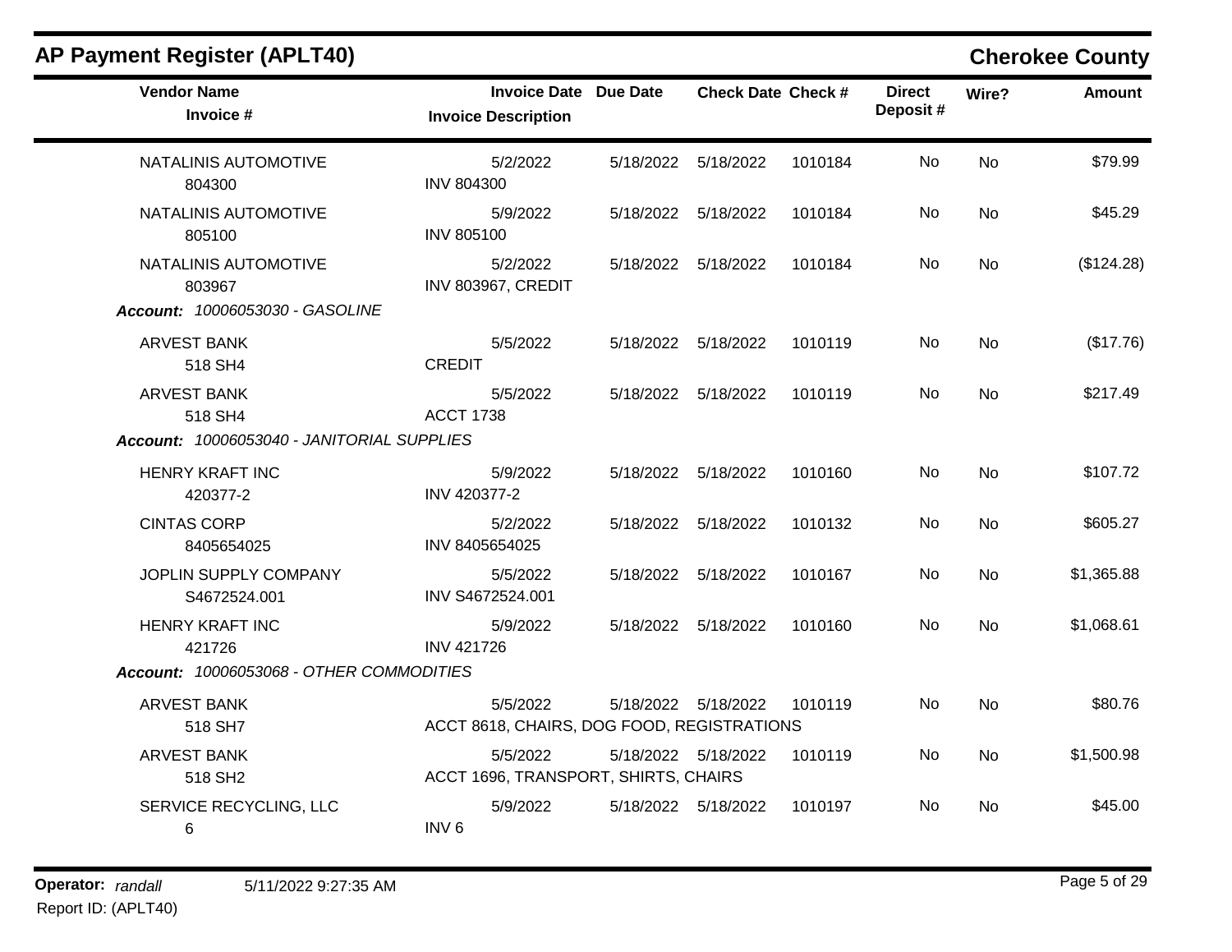| <b>Vendor Name</b><br>Invoice #                                                          | <b>Invoice Date Due Date</b><br><b>Invoice Description</b> | <b>Check Date Check #</b> |         | <b>Direct</b><br>Deposit# | Wire?     | <b>Amount</b> |
|------------------------------------------------------------------------------------------|------------------------------------------------------------|---------------------------|---------|---------------------------|-----------|---------------|
| FARMERS COOPERATIVE ASSOCIATION<br>325664<br>Account: 10006053072 - GAS, ELECTRIC, WATER | 5/2/2022<br><b>INV 325664</b>                              | 5/18/2022 5/18/2022       | 1010152 | No.                       | <b>No</b> | \$60.54       |
| <b>CITY OF COLUMBUS</b><br>518 SH                                                        | 5/3/2022<br>ACCT 09-52410-01                               | 5/18/2022 5/18/2022       | 1010135 | No.                       | No        | \$65.44       |
| PRO SOLUTIONS, LLC<br>2022-03-1111                                                       | 5/2/2022<br>INV 2022-03-1111                               | 5/18/2022 5/18/2022       | 1010190 | No                        | <b>No</b> | \$1,563.49    |
| KANSAS GAS SERVICE<br>518 SH                                                             | 5/9/2022<br>ACCT 510401545 1674911 36                      | 5/18/2022 5/18/2022       | 1010169 | No.                       | <b>No</b> | \$127.16      |
| Account: 10006053073 - TRANSPORTATION                                                    |                                                            |                           |         |                           |           |               |
| <b>JIMMY D OBERBECK</b><br>518                                                           | 5/5/2022<br>REIMB/TRAVEL EXPENSE                           | 5/18/2022 5/18/2022       | 1010165 | No                        | <b>No</b> | \$47.87       |
| MICHELLE TIPPIE<br>518                                                                   | 5/6/2022<br><b>REIMBURSEMENT</b>                           | 5/18/2022 5/18/2022       | 1010178 | No                        | <b>No</b> | \$383.71      |
| ARVEST BANK<br>518 SH5                                                                   | 5/5/2022<br>ACCT 1753, TRANSPORT                           | 5/18/2022 5/18/2022       | 1010119 | No.                       | No        | \$64.43       |
| <b>ARVEST BANK</b><br>518 SH <sub>2</sub>                                                | 5/5/2022<br>ACCT 1696, TRANSPORT, SHIRTS, CHAIRS           | 5/18/2022 5/18/2022       | 1010119 | No                        | <b>No</b> | \$316.87      |
| Account: 10006053074 - TELEPHONE BILLS                                                   |                                                            |                           |         |                           |           |               |
| AT&T 9009<br>SB242025                                                                    | 5/9/2022<br><b>INV SB242025</b>                            | 5/18/2022 5/18/2022       | 1010122 | No.                       | <b>No</b> | \$1,050.00    |
| COLUMBUS TELEPHONE COMPANY<br>518 SH                                                     | 5/2/2022<br><b>ACCT 2963</b>                               | 5/18/2022 5/18/2022       | 1010139 | No.                       | No        | \$1,508.60    |
| CRAW-KAN TELEPHONE COOPERATIVE INC 5/5/2022<br>518 SH                                    | <b>ACCT 121787</b>                                         | 5/18/2022 5/18/2022       | 1010142 | No                        | No        | \$56.00       |
| Account: 10006053076 - PROFESSIONAL SERVICES                                             |                                                            |                           |         |                           |           |               |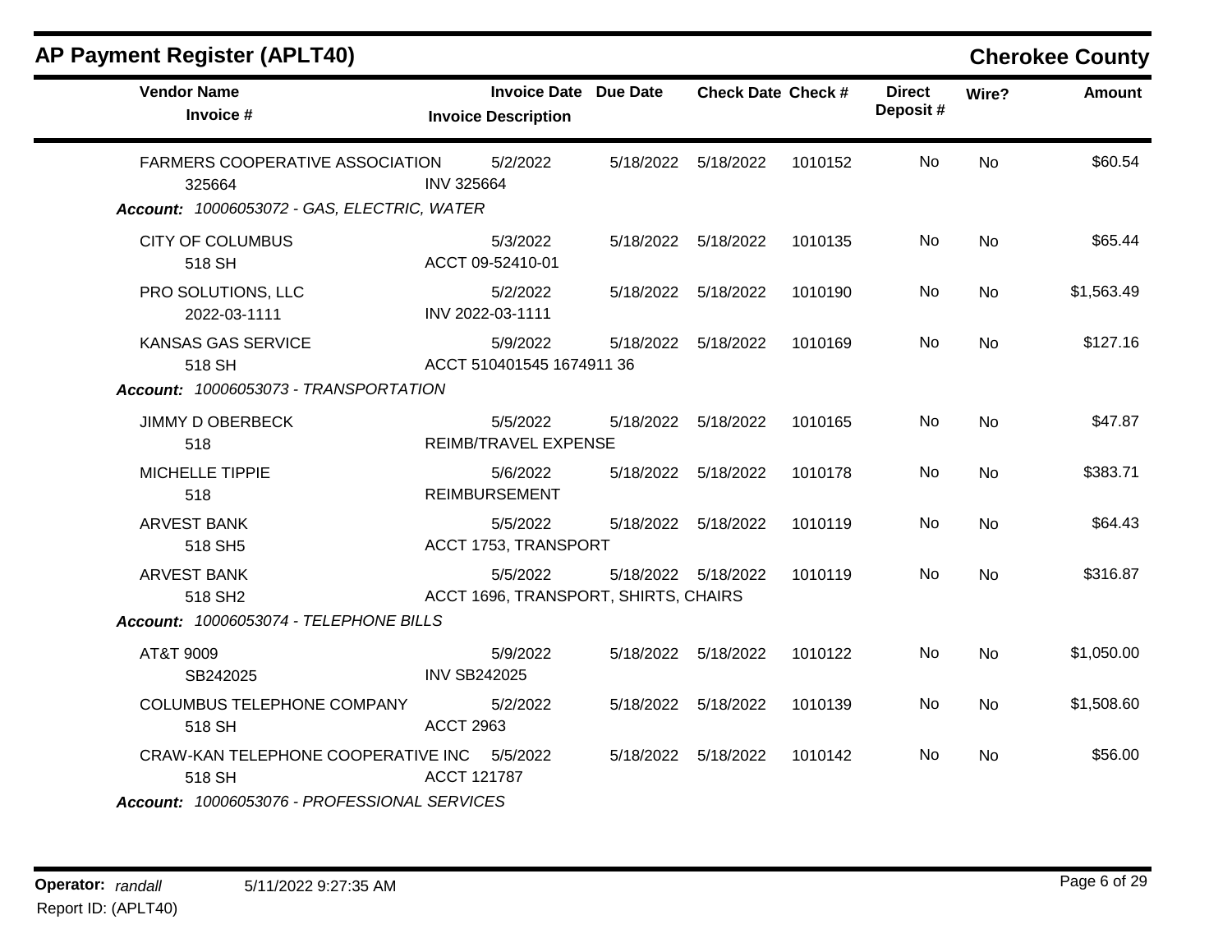| <b>AP Payment Register (APLT40)</b>                     |                                                            |                           |         |                           |           | <b>Cherokee County</b> |
|---------------------------------------------------------|------------------------------------------------------------|---------------------------|---------|---------------------------|-----------|------------------------|
| <b>Vendor Name</b><br>Invoice #                         | <b>Invoice Date Due Date</b><br><b>Invoice Description</b> | <b>Check Date Check #</b> |         | <b>Direct</b><br>Deposit# | Wire?     | <b>Amount</b>          |
| <b>ARVEST BANK</b><br>518 SH <sub>2</sub>               | 5/5/2022<br>ACCT 1696, TRANSPORT, SHIRTS, CHAIRS           | 5/18/2022 5/18/2022       | 1010119 | No                        | <b>No</b> | \$66.97                |
| <b>TRANSUNION RISK AND ALTERNATIVE</b><br>364916-042822 | 5/2/2022<br>INV 364916-042822                              | 5/18/2022 5/18/2022       | 1010205 | No.                       | No        | \$1,612.50             |
| Account: 10006053080 - MAINTENANCE/BLDGS & GROUNDS      |                                                            |                           |         |                           |           |                        |
| O'REILLY AUTOMOTIVE<br>4083495287                       | 5/9/2022<br>INV 4083495287, CREDIT                         | 5/18/2022 5/18/2022       | 1010188 | No.                       | <b>No</b> | \$118.87               |
| <b>ARVEST BANK</b><br>518 SH <sub>2</sub>               | 5/5/2022<br>ACCT 1696, TRANSPORT, SHIRTS, CHAIRS           | 5/18/2022 5/18/2022       | 1010119 | No.                       | No        | \$129.53               |
| <b>CDL ELECTRIC</b><br>W66465                           | 5/3/2022<br><b>INV W6665</b>                               | 5/18/2022 5/18/2022       | 1010127 | No.                       | <b>No</b> | \$561.11               |
| <b>CDL ELECTRIC</b><br>W65655                           | 5/2/2022<br><b>INV W65655</b>                              | 5/18/2022 5/18/2022       | 1010127 | No                        | No.       | \$191.25               |
| <b>MARMIC FIRE &amp; SAFETY CO</b><br>C464971           | 5/6/2022<br><b>INV C464971</b>                             | 5/18/2022 5/18/2022       | 1010174 | No.                       | <b>No</b> | \$835.54               |
| <b>CDL ELECTRIC</b><br>W66681                           | 5/5/2022<br><b>INV W66681</b>                              | 5/18/2022 5/18/2022       | 1010127 | No.                       | No        | \$223.13               |
| MID AMERICA PEST CONTROL, LLC<br>518                    | 5/2/2022<br><b>OUTSIDE SPRAY</b>                           | 5/18/2022 5/18/2022       | 1010179 | No.                       | No.       | \$350.00               |
| MID AMERICA PEST CONTROL, LLC<br>4870                   | 5/2/2022<br><b>INV 4870</b>                                | 5/18/2022 5/18/2022       | 1010179 | No.                       | <b>No</b> | \$100.00               |
| Account: 10006053088 - CLASSES/TRAINING FEES            |                                                            |                           |         |                           |           |                        |
| <b>ARVEST BANK</b><br>518 SH                            | 5/5/2022<br>ACCT 1670, TRAINING, USPS, BATTERIES           | 5/18/2022 5/18/2022       | 1010119 | No.                       | No.       | \$375.00               |
| Account: 10006053089 - OTHER CONTRACTUAL                |                                                            |                           |         |                           |           |                        |
| CITY TELE COIN COMPANY INC<br>28729                     | 5/2/2022<br><b>INV 28729</b>                               | 5/18/2022 5/18/2022       | 1010136 | No.                       | No.       | \$5,000.00             |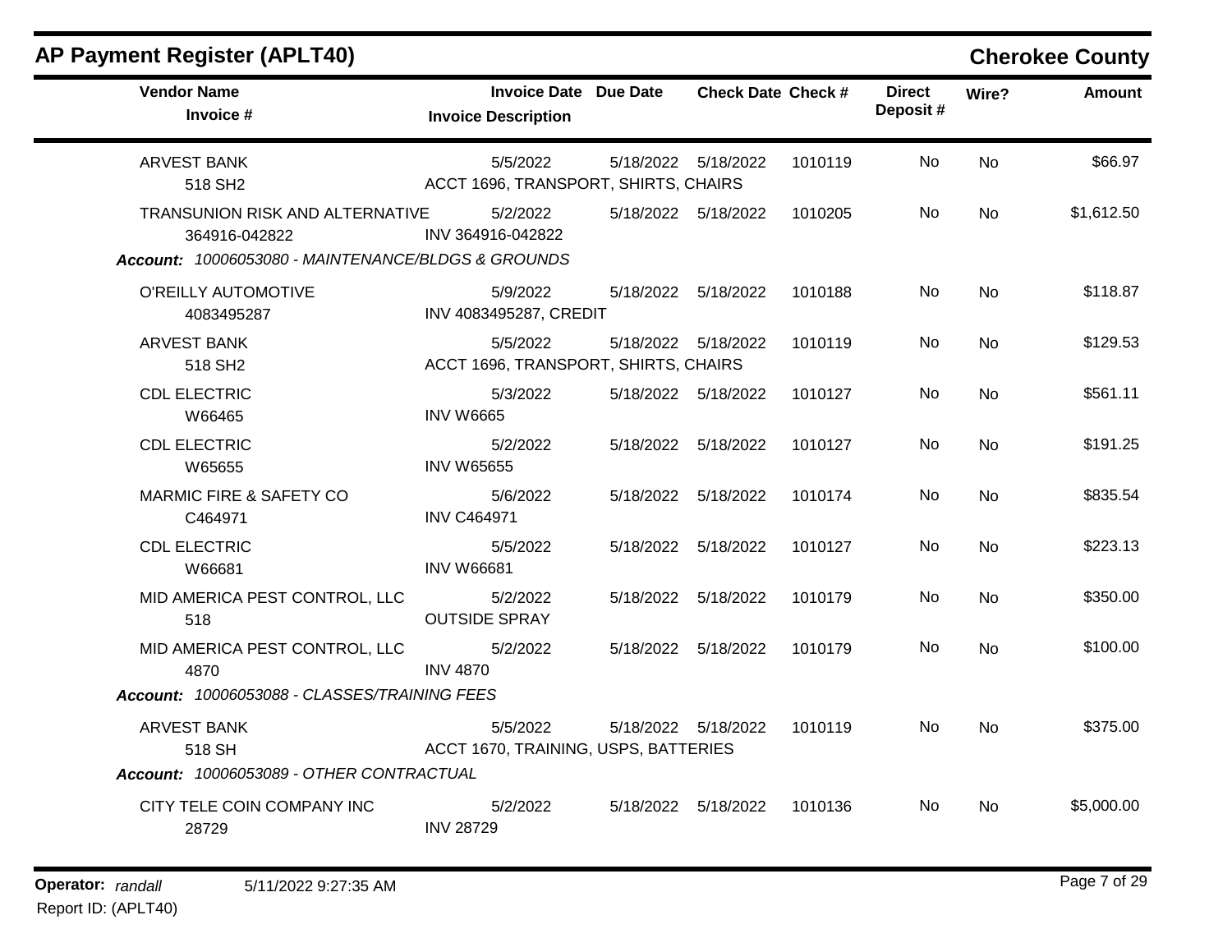| <b>AP Payment Register (APLT40)</b>                                    |                                                        |                           |         |                           |           | <b>Cherokee County</b> |
|------------------------------------------------------------------------|--------------------------------------------------------|---------------------------|---------|---------------------------|-----------|------------------------|
| <b>Vendor Name</b><br>Invoice #                                        | Invoice Date Due Date<br><b>Invoice Description</b>    | <b>Check Date Check #</b> |         | <b>Direct</b><br>Deposit# | Wire?     | <b>Amount</b>          |
| Account: 10006053094 - VEHICLES                                        |                                                        |                           |         |                           |           |                        |
| FULL SERVICE AUTOMOTIVE<br>518                                         | 5/6/2022<br>2016 FORD EXPLORER                         | 5/18/2022   5/18/2022     | 1010155 | No.                       | No        | \$5,638.71             |
| MIDWEST RADAR & EQUIPMENT<br>171441                                    | 5/2/2022<br><b>INV 171441</b>                          | 5/18/2022 5/18/2022       | 1010180 | No.                       | No        | \$480.00               |
| MIDWEST RADAR & EQUIPMENT<br>171442                                    | 5/2/2022<br><b>INV 171442</b>                          | 5/18/2022 5/18/2022       | 1010180 | No                        | No        | \$400.00               |
| <b>ARVEST BANK</b><br>518 SH7<br>Account: 10006053786 - INMATE MEDICAL | 5/5/2022<br>ACCT 8618, CHAIRS, DOG FOOD, REGISTRATIONS | 5/18/2022 5/18/2022       | 1010119 | No                        | <b>No</b> | \$155.78               |
| <b>GARCIA CLINICAL LABORATORY</b><br>60985                             | 5/2/2022<br><b>INV 60985</b>                           | 5/18/2022 5/18/2022       | 1010156 | No                        | <b>No</b> | \$41.50                |
| <b>WELLPATH LLC</b><br>0091913                                         | 5/2/2022<br>INV 0091913                                | 5/18/2022 5/18/2022       | 1010213 | No.                       | No        | \$108.00               |
| <b>MERCY COLUMBUS</b><br>518                                           | 5/2/2022<br>ACCT H9420000562701/NEGOT RATE             | 5/18/2022 5/18/2022       | 1010175 | No.                       | <b>No</b> | \$37.14                |
| DIRECT BENEFIT SOLUTIONS<br>2022-239                                   | 5/2/2022<br>INV 2022-239                               | 5/18/2022 5/18/2022       | 1010145 | No.                       | No        | \$104.01               |
| <b>MERCY COLUMBUS</b><br>518 SH5                                       | 5/2/2022<br>CONTROL 221-697045-00                      | 5/18/2022 5/18/2022       | 1010175 | No                        | <b>No</b> | \$255.07               |
| <b>MERCY COLUMBUS</b><br>518 SH                                        | 5/2/2022<br>ACCT H9420000563901/NEGOT RATE             | 5/18/2022   5/18/2022     | 1010175 | No.                       | No        | \$90.35                |
| <b>MERCY COLUMBUS</b><br>518 SH4                                       | 5/2/2022<br>CONTROL 222-119878-00/NEGOT RATE           | 5/18/2022 5/18/2022       | 1010175 | No                        | No        | \$45.45                |
| ADVANCED CORRECTIONAL HEALTHCARE,<br>FC1492                            | 5/5/2022<br><b>INV FC-1492</b>                         | 5/18/2022 5/18/2022       | 1010118 | No.                       | No        | \$7.22                 |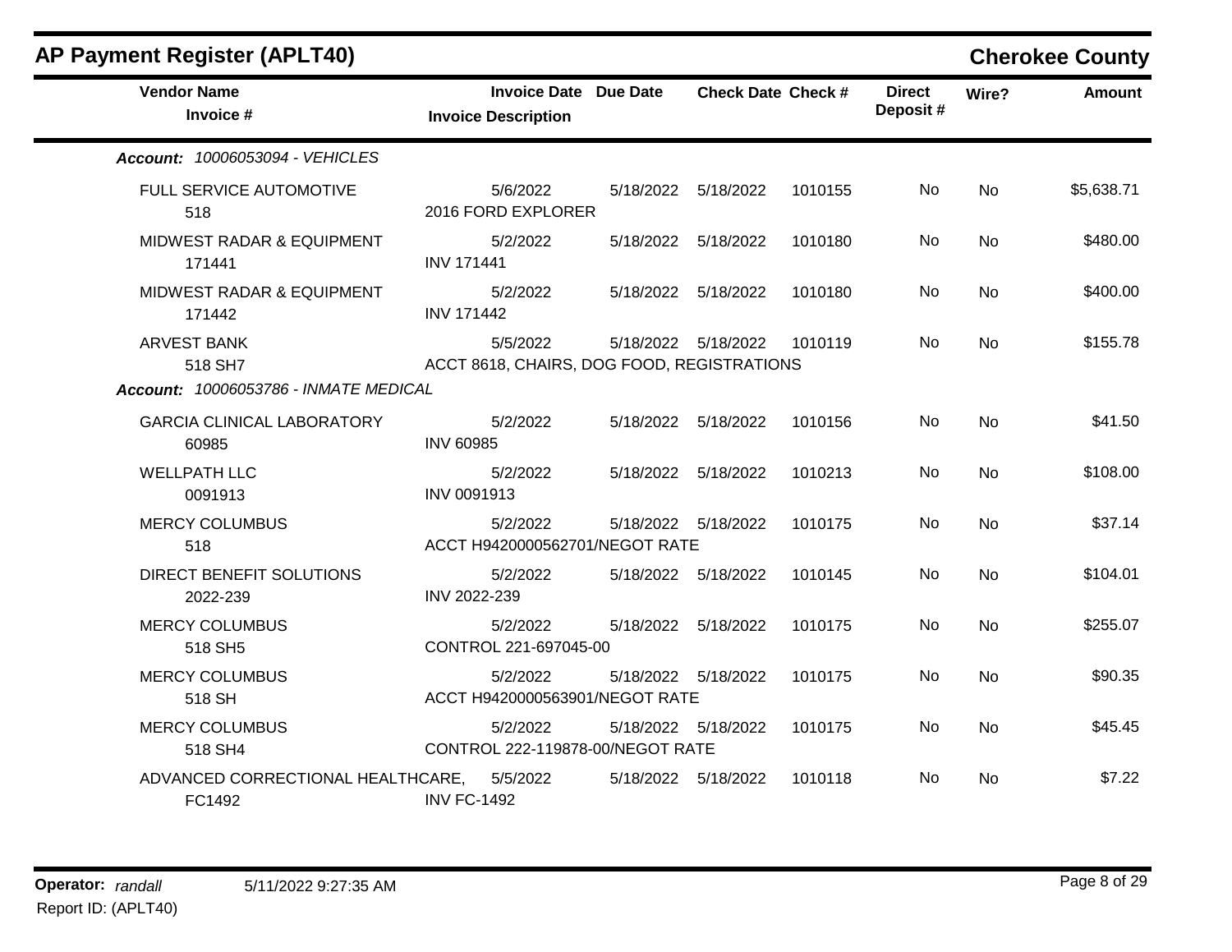| <b>AP Payment Register (APLT40)</b>                                               |                                                            |           |                           |         |                           |           | <b>Cherokee County</b> |
|-----------------------------------------------------------------------------------|------------------------------------------------------------|-----------|---------------------------|---------|---------------------------|-----------|------------------------|
| <b>Vendor Name</b><br>Invoice #                                                   | <b>Invoice Date Due Date</b><br><b>Invoice Description</b> |           | <b>Check Date Check #</b> |         | <b>Direct</b><br>Deposit# | Wire?     | <b>Amount</b>          |
| <b>MERCY COLUMBUS</b><br>518 SH3                                                  | 5/2/2022<br>ACCT H9420000514001/NEGOT RATE                 |           | 5/18/2022   5/18/2022     | 1010175 | No                        | <b>No</b> | \$37.14                |
| <b>MERCY COLUMBUS</b><br>518 SH1                                                  | 5/2/2022<br>CONTROL 222-119888-00/NEGOT RATE               |           | 5/18/2022 5/18/2022       | 1010175 | No.                       | No        | \$325.03               |
| <b>Subtotal for Department: 060:</b>                                              |                                                            |           |                           |         |                           |           |                        |
| 070<br>Dept:<br><b>DISTRICT COURT</b>                                             |                                                            |           |                           |         |                           |           | \$31,489.59            |
| Account: 10007053073 - TRANSPORTATION                                             |                                                            |           |                           |         |                           |           |                        |
| <b>MAC YOUNG</b><br>518                                                           | 5/9/2022<br><b>TRAVEL EXPENSE</b>                          |           | 5/18/2022 5/18/2022       | 1010173 | No                        | <b>No</b> | \$135.75               |
| <b>TRESA MILLER</b><br>518                                                        | 5/5/2022<br><b>TRAVEL EXPENSE</b>                          |           | 5/18/2022 5/18/2022       | 1010206 | No.                       | No        | \$142.53               |
| <b>TAMMIE CARLSON-OAS</b><br>518                                                  | 5/9/2022<br><b>TRAVEL</b>                                  | 5/18/2022 | 5/18/2022                 | 1010202 | No                        | No        | \$71.38                |
| Account: 10007053074 - TELEPHONE BILLS                                            |                                                            |           |                           |         |                           |           |                        |
| COLUMBUS TELEPHONE COMPANY<br>518<br>Account: 10007053076 - PROFESSIONAL SERVICES | 5/2/2022<br><b>ACCT 7577</b>                               |           | 5/18/2022 5/18/2022       | 1010139 | No                        | <b>No</b> | \$627.75               |
|                                                                                   |                                                            |           |                           |         |                           |           |                        |
| <b>INTERPRETING SERVICES</b><br>518 DC                                            | 5/9/2022<br><b>INV 2022-2</b>                              | 5/18/2022 | 5/18/2022                 | 1010162 | No                        | <b>No</b> | \$30.00                |
| <b>INTERPRETING SERVICES</b><br>518                                               | 5/9/2022<br>CK2022CR000004                                 |           | 5/18/2022 5/18/2022       | 1010162 | No                        | <b>No</b> | \$30.00                |
| Account: 10007053088 - CLASSES/TRAINING FEES                                      |                                                            |           |                           |         |                           |           |                        |
| <b>LADELL F TURLEY CSR</b><br>518                                                 | 5/9/2022<br>REIMBURSEMENT/REGISTRATION                     | 5/18/2022 | 5/18/2022                 | 1010170 | No.                       | No        | \$50.00                |
| <b>Subtotal for Department: 070:</b>                                              |                                                            |           |                           |         |                           |           |                        |
|                                                                                   |                                                            |           |                           |         |                           |           | \$1,087.41             |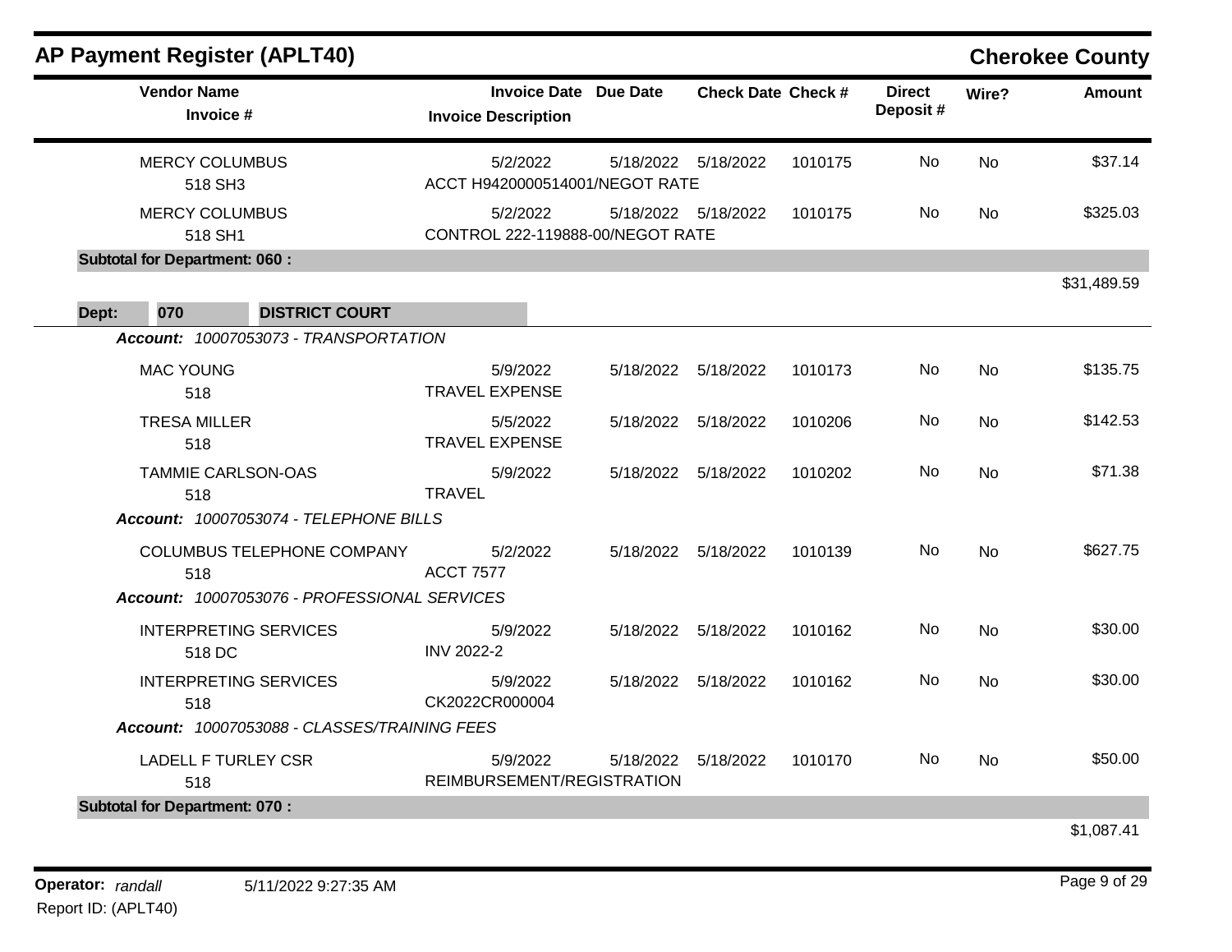|       | <b>AP Payment Register (APLT40)</b> |                                            |                                                            |                           |         |                           |           | <b>Cherokee County</b> |
|-------|-------------------------------------|--------------------------------------------|------------------------------------------------------------|---------------------------|---------|---------------------------|-----------|------------------------|
|       | <b>Vendor Name</b><br>Invoice #     |                                            | <b>Invoice Date Due Date</b><br><b>Invoice Description</b> | <b>Check Date Check #</b> |         | <b>Direct</b><br>Deposit# | Wire?     | <b>Amount</b>          |
| Dept: | 080                                 | <b>COURTHOUSE</b>                          |                                                            |                           |         |                           |           |                        |
|       |                                     | Account: 10008053028 - COMPUTER SUPPLIES   |                                                            |                           |         |                           |           |                        |
|       | <b>ARVEST BANK</b><br>518 CL        |                                            | 5/3/2022<br><b>ACCT 1886</b>                               | 5/18/2022 5/18/2022       | 1010119 | No                        | No        | \$69.00                |
|       |                                     | Account: 10008053040 - JANITORIAL SUPPLIES |                                                            |                           |         |                           |           |                        |
|       | TRUE VALUE COLUMBUS<br>A466979      |                                            | 5/3/2022<br><b>TRANS A466979</b>                           | 5/18/2022   5/18/2022     | 1010207 | No                        | <b>No</b> | \$100.98               |
|       | TRUE VALUE COLUMBUS<br>A467708      |                                            | 5/9/2022<br><b>TRANS A467708</b>                           | 5/18/2022 5/18/2022       | 1010208 | No                        | No        | \$7.49                 |
|       | <b>HENRY KRAFT INC</b><br>421728    |                                            | 5/9/2022<br><b>INV 421728</b>                              | 5/18/2022 5/18/2022       | 1010160 | No                        | <b>No</b> | \$269.34               |
|       | <b>HENRY KRAFT INC</b><br>421259    |                                            | 5/3/2022<br><b>INV 421259</b>                              | 5/18/2022   5/18/2022     | 1010159 | No                        | No        | \$159.79               |
|       | <b>HENRY KRAFT INC</b><br>421151    |                                            | 5/3/2022<br><b>INV 421151</b>                              | 5/18/2022 5/18/2022       | 1010159 | No.                       | <b>No</b> | \$129.06               |
|       | <b>HENRY KRAFT INC</b><br>421622    |                                            | 5/9/2022<br><b>INV 421622</b>                              | 5/18/2022 5/18/2022       | 1010160 | No                        | No        | \$88.57                |
|       | TRUE VALUE COLUMBUS<br>A466957      |                                            | 5/3/2022<br><b>TRANS A466957</b>                           | 5/18/2022 5/18/2022       | 1010207 | No                        | No        | \$94.28                |
|       | <b>CINTAS #459</b><br>4118191041    |                                            | 5/9/2022<br>INV 418191041                                  | 5/18/2022 5/18/2022       | 1010131 | No                        | No        | \$75.17                |
|       | TRUE VALUE COLUMBUS<br>A467759      |                                            | 5/9/2022<br><b>TRANS A467759</b>                           | 5/18/2022 5/18/2022       | 1010208 | No                        | <b>No</b> | \$15.98                |
|       | <b>CINTAS #459</b><br>4117502612    |                                            | 5/3/2022<br>INV 4117502612                                 | 5/18/2022 5/18/2022       | 1010130 | No                        | <b>No</b> | \$75.17                |
|       | TRUE VALUE COLUMBUS<br>A467214      |                                            | 5/3/2022<br><b>TRANS A467214</b>                           | 5/18/2022 5/18/2022       | 1010207 | No                        | No        | \$9.99                 |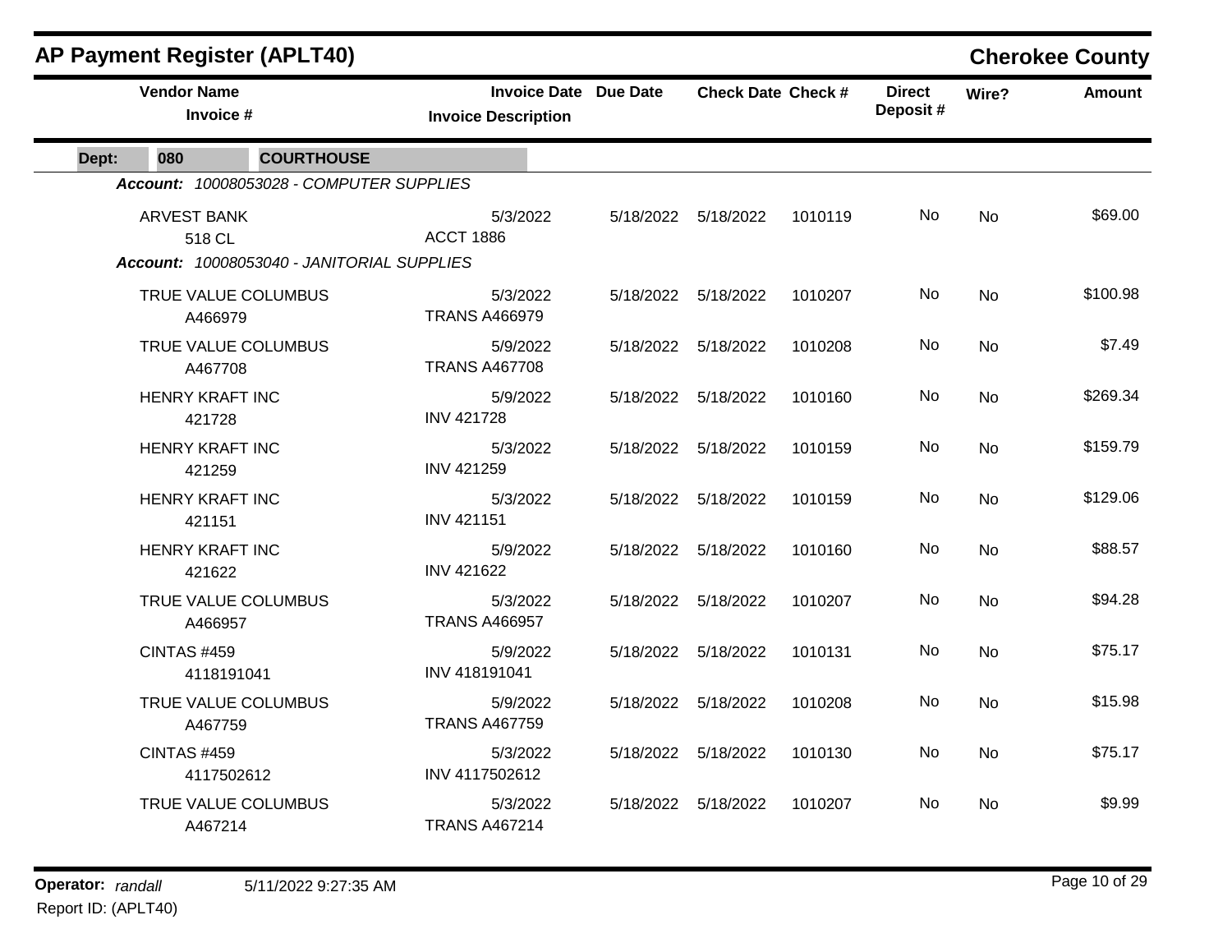| <b>AP Payment Register (APLT40)</b>                                                            |                                                            |                           |         |                           |           | <b>Cherokee County</b> |
|------------------------------------------------------------------------------------------------|------------------------------------------------------------|---------------------------|---------|---------------------------|-----------|------------------------|
| <b>Vendor Name</b><br>Invoice #                                                                | <b>Invoice Date Due Date</b><br><b>Invoice Description</b> | <b>Check Date Check #</b> |         | <b>Direct</b><br>Deposit# | Wire?     | <b>Amount</b>          |
| TRUE VALUE COLUMBUS<br>A467255<br>Account: 10008053042 - BREAKROOM SUPPLIES                    | 5/3/2022<br><b>TRANS A467255</b>                           | 5/18/2022 5/18/2022       | 1010207 | No                        | No        | \$26.97                |
| <b>CULLIGAN OF JOPLIN</b><br>211795                                                            | 5/2/2022<br><b>INV 211795</b>                              | 5/18/2022 5/18/2022       | 1010143 | No                        | <b>No</b> | \$27.60                |
| <b>HENRY KRAFT INC</b><br>419517                                                               | 5/3/2022<br><b>INV 419517</b>                              | 5/18/2022 5/18/2022       | 1010159 | No                        | No        | \$162.92               |
| <b>CULLIGAN OF JOPLIN</b><br>212585<br>Account: 10008053072 - GAS, ELECTRIC, WATER             | 5/3/2022<br><b>INV 212585</b>                              | 5/18/2022 5/18/2022       | 1010143 | No                        | <b>No</b> | \$8.50                 |
| KANSAS GAS SERVICE<br>518 CH<br>Account: 10008053074 - UTILITIES/TELEPHONE BILLS               | 5/9/2022<br>ACCT 510241094 1188724 27                      | 5/18/2022 5/18/2022       | 1010168 | No                        | <b>No</b> | \$142.78               |
| <b>COLUMBUS TELEPHONE COMPANY</b><br>518<br>Account: 10008053080 - MAINTENANCE/BLDGS & GROUNDS | 5/2/2022<br><b>ACCT 7577</b>                               | 5/18/2022 5/18/2022       | 1010139 | No                        | <b>No</b> | \$947.77               |
| QUALITY PEST CONTROL INC<br>518                                                                | 5/4/2022<br><b>MONTHLY SPRAY</b>                           | 5/18/2022 5/18/2022       | 1010192 | No                        | <b>No</b> | \$50.00                |
| TRUE VALUE COLUMBUS<br>B24293                                                                  | 5/3/2022<br><b>TRANS B24293</b>                            | 5/18/2022 5/18/2022       | 1010207 | No                        | <b>No</b> | \$121.96               |
| TRUE VALUE COLUMBUS<br>A467796                                                                 | 5/9/2022<br><b>TRANS A467796</b>                           | 5/18/2022 5/18/2022       | 1010208 | No                        | No        | \$12.99                |
| <b>ARVEST BANK</b><br>518 CH                                                                   | 5/9/2022<br><b>ACCT 2488/MAINENANCE</b>                    | 5/18/2022 5/18/2022       | 1010121 | No                        | <b>No</b> | \$3,745.91             |
| TRUE VALUE COLUMBUS<br>A467898                                                                 | 5/9/2022<br><b>TRANS A467898</b>                           | 5/18/2022 5/18/2022       | 1010208 | No                        | No.       | \$29.97                |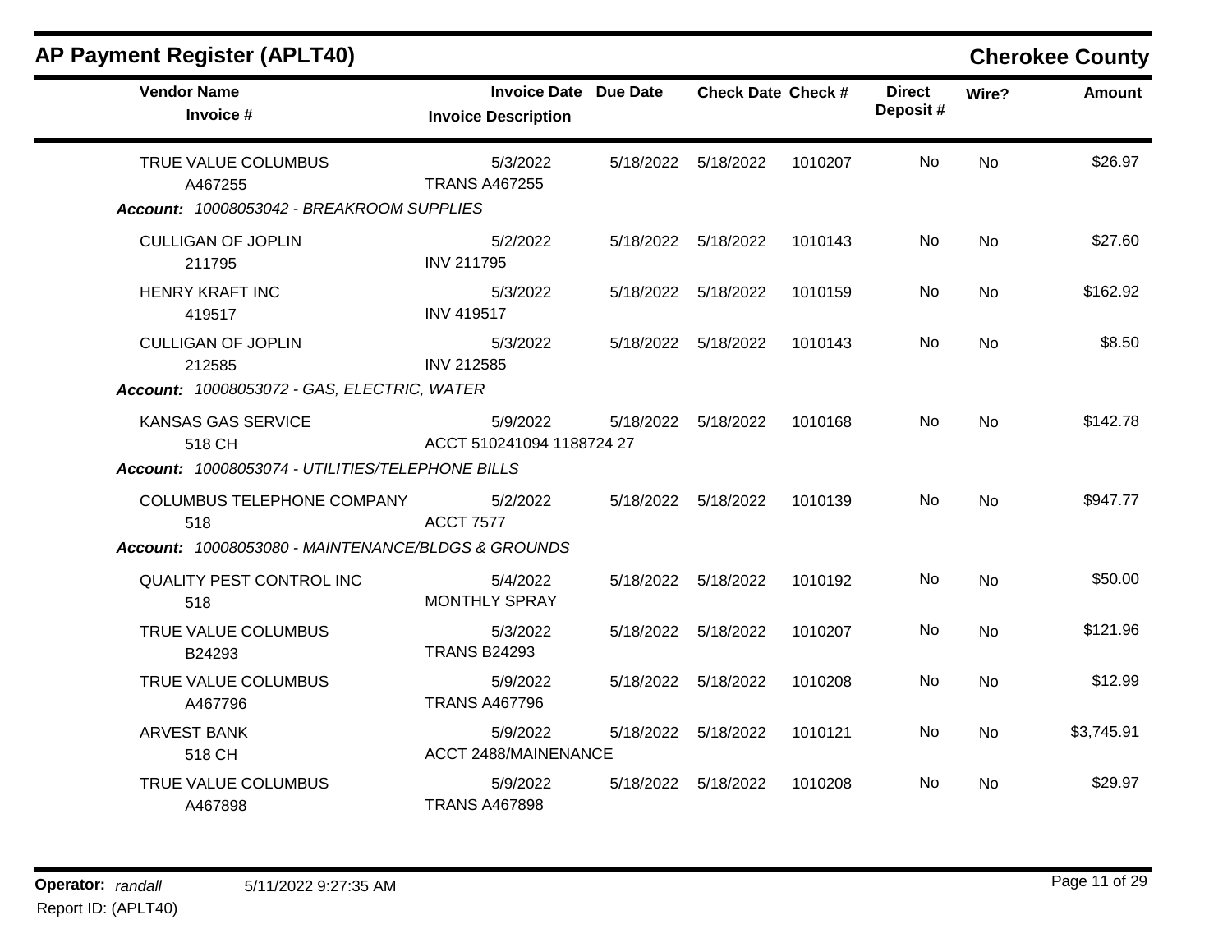| <b>AP Payment Register (APLT40)</b> |
|-------------------------------------|
|-------------------------------------|

## **Cherokee County**

| <b>Vendor Name</b><br>Invoice #                                               | <b>Invoice Date Due Date</b><br><b>Invoice Description</b>    |                     | <b>Check Date Check #</b> |         | <b>Direct</b><br>Deposit# | Wire?     | <b>Amount</b> |
|-------------------------------------------------------------------------------|---------------------------------------------------------------|---------------------|---------------------------|---------|---------------------------|-----------|---------------|
| TRUE VALUE COLUMBUS<br>A467689<br>Account: 10008053089 - OTHER CONTRACTUAL    | 5/9/2022<br><b>TRANS A467689</b>                              | 5/18/2022           | 5/18/2022                 | 1010208 | No                        | <b>No</b> | \$3.73        |
| CRAWFORD COUNTY CLERK<br>518                                                  | 5/6/2022<br>DISTRICT CORONER, CHEROKEE CO PORTION, MARCH 2022 | 5/18/2022 5/18/2022 |                           | 1010141 | No                        | <b>No</b> | \$915.91      |
| <b>WILBERT MEMORIALS</b><br>163123                                            | 5/5/2022<br><b>INV 163123, PAVERS</b>                         |                     | 5/18/2022   5/18/2022     | 1010215 | No                        | <b>No</b> | \$600.00      |
| <b>JAYHAWK SIGNS &amp; GRAPHICS</b><br>222115                                 | 5/5/2022<br><b>INV 222115</b>                                 | 5/18/2022 5/18/2022 |                           | 1010164 | No                        | No        | \$883.00      |
| <b>ARVEST BANK</b><br>518 CL                                                  | 5/3/2022<br><b>ACCT 1886</b>                                  | 5/18/2022 5/18/2022 |                           | 1010119 | No                        | No        | \$101.70      |
| <b>Subtotal for Department: 080:</b>                                          |                                                               |                     |                           |         |                           |           |               |
| 090<br><b>EMERGENCY PREPAREDNESS</b><br>Dept:                                 |                                                               |                     |                           |         |                           |           | \$8,876.53    |
| Account: 10009053072 - GAS, ELECTRIC, WATER                                   |                                                               |                     |                           |         |                           |           |               |
| <b>EVERGY</b><br>518                                                          | 5/9/2022<br>ACCT 2457329745                                   |                     | 5/18/2022 5/18/2022       | 1010150 | No                        | No        | \$34.49       |
| Account: 10009053074 - TELEPHONE BILLS<br>COLUMBUS TELEPHONE COMPANY<br>518   | 5/2/2022<br><b>ACCT 7577</b>                                  |                     | 5/18/2022 5/18/2022       | 1010139 | No.                       | <b>No</b> | \$87.85       |
| <b>Subtotal for Department: 090:</b><br>095<br><b>HUMAN RESOURCE</b><br>Dept: |                                                               |                     |                           |         |                           |           | \$122.34      |
| Account: 10009553074 - TELEPHONE BILLS                                        |                                                               |                     |                           |         |                           |           |               |
| COLUMBUS TELEPHONE COMPANY<br>518                                             | 5/2/2022<br><b>ACCT 7577</b>                                  | 5/18/2022           | 5/18/2022                 | 1010139 | No                        | <b>No</b> | \$81.96       |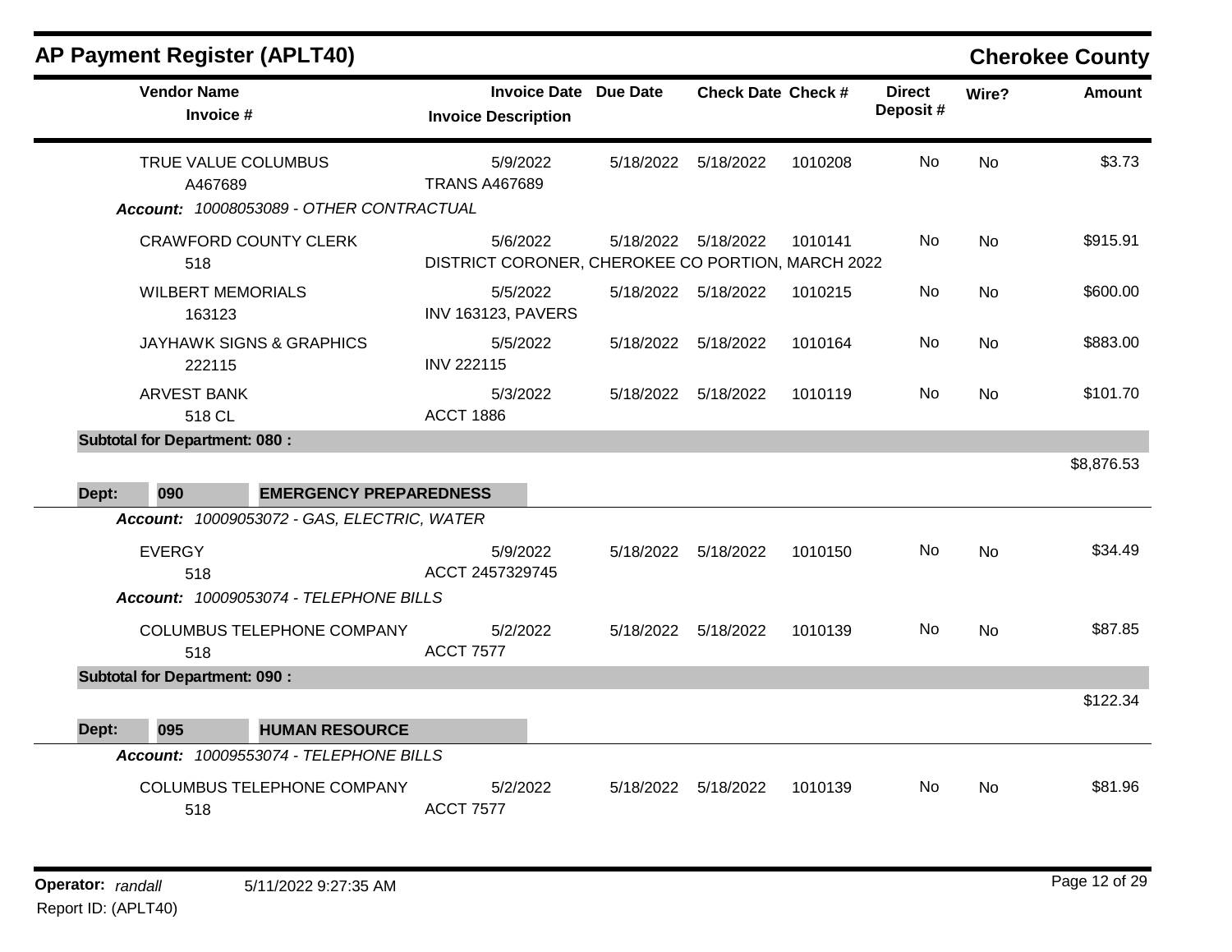|       | <b>AP Payment Register (APLT40)</b>                                           |                                 |                              |                     |                           |                           |           | <b>Cherokee County</b> |
|-------|-------------------------------------------------------------------------------|---------------------------------|------------------------------|---------------------|---------------------------|---------------------------|-----------|------------------------|
|       | <b>Vendor Name</b><br>Invoice #                                               | <b>Invoice Description</b>      | <b>Invoice Date Due Date</b> |                     | <b>Check Date Check #</b> | <b>Direct</b><br>Deposit# | Wire?     | Amount                 |
|       | <b>Subtotal for Department: 095:</b>                                          |                                 |                              |                     |                           |                           |           |                        |
| Dept: | 150<br><b>COMPUTER PROGRAMMING</b>                                            |                                 |                              |                     |                           |                           |           | \$81.96                |
|       | Account: 10015053074 - TELEPHONE BILLS                                        |                                 |                              |                     |                           |                           |           |                        |
|       | COLUMBUS TELEPHONE COMPANY<br>518<br>Account: 10015053089 - OTHER CONTRACTUAL | 5/2/2022<br><b>ACCT 7577</b>    | 5/18/2022                    | 5/18/2022           | 1010139                   | No                        | No        | \$215.00               |
|       | <b>STRONGHOLD DATA</b><br>38284                                               | 5/2/2022<br><b>INV 38284</b>    | 5/18/2022                    | 5/18/2022           | 1010200                   | No                        | No        | \$5,927.00             |
|       | NEX-TECH<br>518                                                               | 5/4/2022<br>ACCT 403167         | 5/18/2022                    | 5/18/2022           | 1010185                   | No                        | No        | \$2.50                 |
|       | <b>Subtotal for Department: 150:</b>                                          |                                 |                              |                     |                           |                           |           |                        |
| Dept: | 190<br>911 MAPPING                                                            |                                 |                              |                     |                           |                           |           | \$6,144.50             |
|       | Account: 10019053074 - TELEPHONE BILLS                                        |                                 |                              |                     |                           |                           |           |                        |
|       | COLUMBUS TELEPHONE COMPANY<br>518                                             | 5/2/2022<br><b>ACCT 7577</b>    | 5/18/2022                    | 5/18/2022           | 1010139                   | No                        | No        | \$89.93                |
|       | <b>Subtotal for Department: 190:</b>                                          |                                 |                              |                     |                           |                           |           |                        |
| Dept: | 500<br><b>SOLID WASTE RECYCLING</b>                                           |                                 |                              |                     |                           |                           |           | \$89.93                |
|       | Account: 10050053502 - SOLID WASTE EXPENSES                                   |                                 |                              |                     |                           |                           |           |                        |
|       | SOUTHEAST KANSAS RECYCLING, INC<br>043020220                                  | 5/6/2022<br><b>APRIL PICKUP</b> | 5/18/2022                    | 5/18/2022           | 1010198                   | No                        | <b>No</b> | \$1,200.00             |
|       | NATALINIS AUTOMOTIVE<br>803685                                                | 5/2/2022<br><b>INV 803685</b>   |                              | 5/18/2022 5/18/2022 | 1010184                   | No                        | No        | \$167.96               |
|       | <b>Subtotal for Department: 500:</b>                                          |                                 |                              |                     |                           |                           |           |                        |
|       |                                                                               |                                 |                              |                     |                           |                           |           | \$1,367.96             |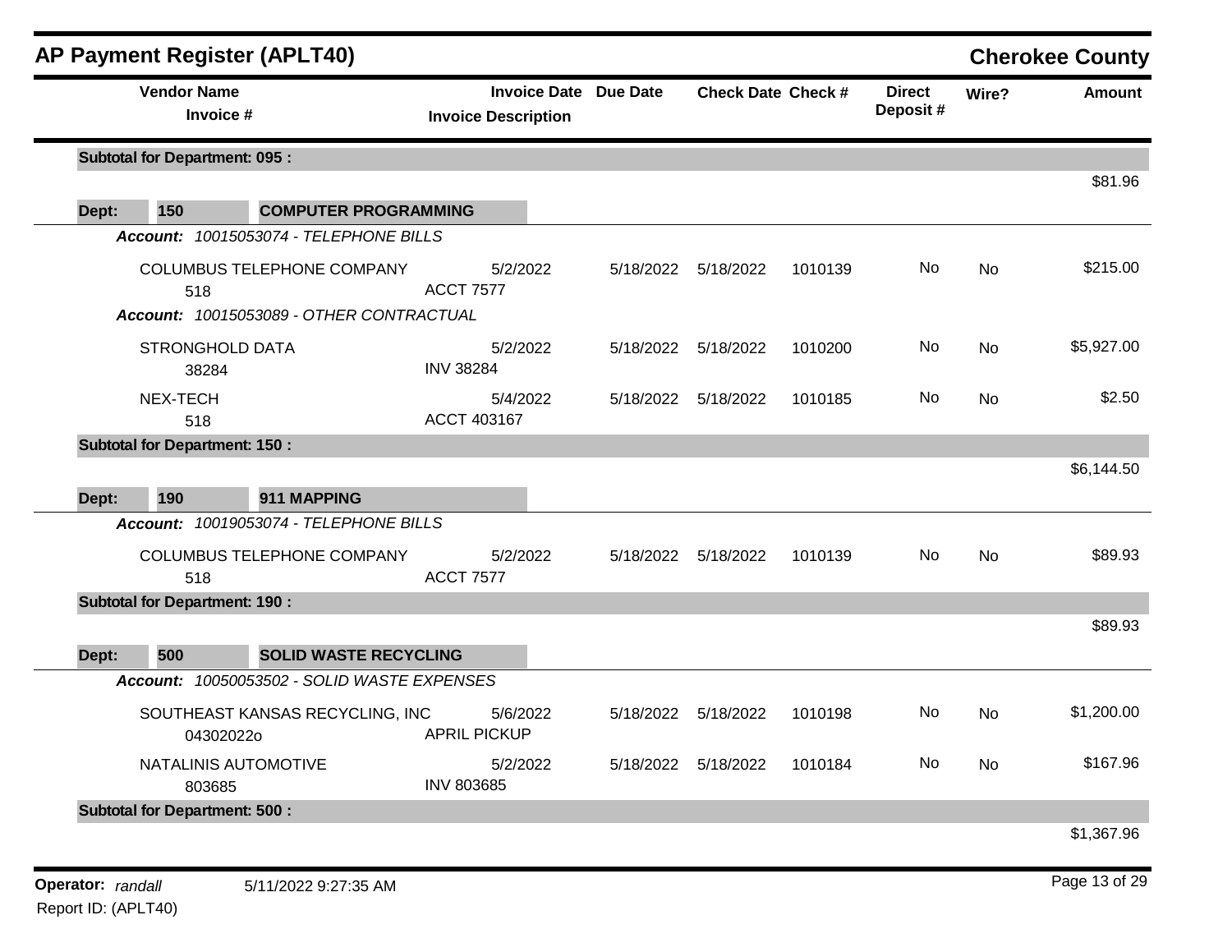|       |                                | <b>AP Payment Register (APLT40)</b>                                 |                                                            |                           |         |                            |           | <b>Cherokee County</b> |
|-------|--------------------------------|---------------------------------------------------------------------|------------------------------------------------------------|---------------------------|---------|----------------------------|-----------|------------------------|
|       | <b>Vendor Name</b>             | Invoice #                                                           | <b>Invoice Date Due Date</b><br><b>Invoice Description</b> | <b>Check Date Check #</b> |         | <b>Direct</b><br>Deposit # | Wire?     | <b>Amount</b>          |
|       | <b>Subtotal for Fund: 100:</b> |                                                                     |                                                            |                           |         |                            |           |                        |
|       |                                |                                                                     |                                                            |                           |         |                            |           | \$51,922.25            |
| Fund: | 110                            | <b>ROAD AND BRIDGE</b>                                              |                                                            |                           |         |                            |           |                        |
| Dept: | 000                            | <b>NON-DEPARTMENTAL</b>                                             |                                                            |                           |         |                            |           |                        |
|       |                                | Account: 11000053021 - PRINTING/OFFICE SUPPLIES                     |                                                            |                           |         |                            |           |                        |
|       | <b>ARVEST BANK</b>             | <b>HIGHWAY CC</b>                                                   | 5/10/2022<br><b>HIGHWAY CC</b>                             | 5/18/2022 5/18/2022       | 1010120 | No.                        | <b>No</b> | \$398.67               |
|       |                                | Account: 11000053022 - EMPLOYEE UNIFORMS/ACCESSORIES                |                                                            |                           |         |                            |           |                        |
|       | <b>CINTAS #459</b>             | 4118191029                                                          | 5/3/2022<br>INVOICE# 4118191029                            | 5/18/2022 5/18/2022       | 1010130 | No.                        | <b>No</b> | \$190.27               |
|       |                                | Account: 11000053031 - DIESEL FUEL                                  |                                                            |                           |         |                            |           |                        |
|       |                                | <b>MFA OIL - JASPER</b><br>222062                                   | 4/13/2022<br><b>INVOICE# 222062</b>                        | 5/18/2022 5/18/2022       | 1010177 | No                         | <b>No</b> | \$11,087.60            |
|       |                                | <b>MFA OIL - JASPER</b><br>222063                                   | 4/13/2022<br><b>INVOICE# 222063</b>                        | 5/18/2022 5/18/2022       | 1010177 | No.                        | No        | \$8,173.03             |
|       |                                | <b>MFA OIL - JASPER</b><br>222103                                   | 5/4/2022<br><b>INVOICE# 222103</b>                         | 5/18/2022 5/18/2022       | 1010177 | No                         | No        | \$5,729.14             |
|       |                                | <b>MFA OIL - JASPER</b><br>222102                                   | 5/4/2022<br><b>INVOICE# 222102</b>                         | 5/18/2022 5/18/2022       | 1010177 | No                         | <b>No</b> | \$3,441.72             |
|       |                                | Account: 11000053032 - OIL/GREASE                                   |                                                            |                           |         |                            |           |                        |
|       |                                | FROST OIL COMPANY<br>0277622                                        | 4/18/2022<br><b>INVOICE# 0277622</b>                       | 5/18/2022 5/18/2022       | 1010154 | No                         | No        | \$1,696.92             |
|       |                                | Account: 11000053034 - ASPHALT                                      |                                                            |                           |         |                            |           |                        |
|       |                                | TEETER'S ASPHALT & MATERIALS<br>9723<br>Account: 11000053035 - ROCK | 4/29/2022<br>INVOICE# 9723                                 | 5/18/2022 5/18/2022       | 1010203 | No.                        | No        | \$74.55                |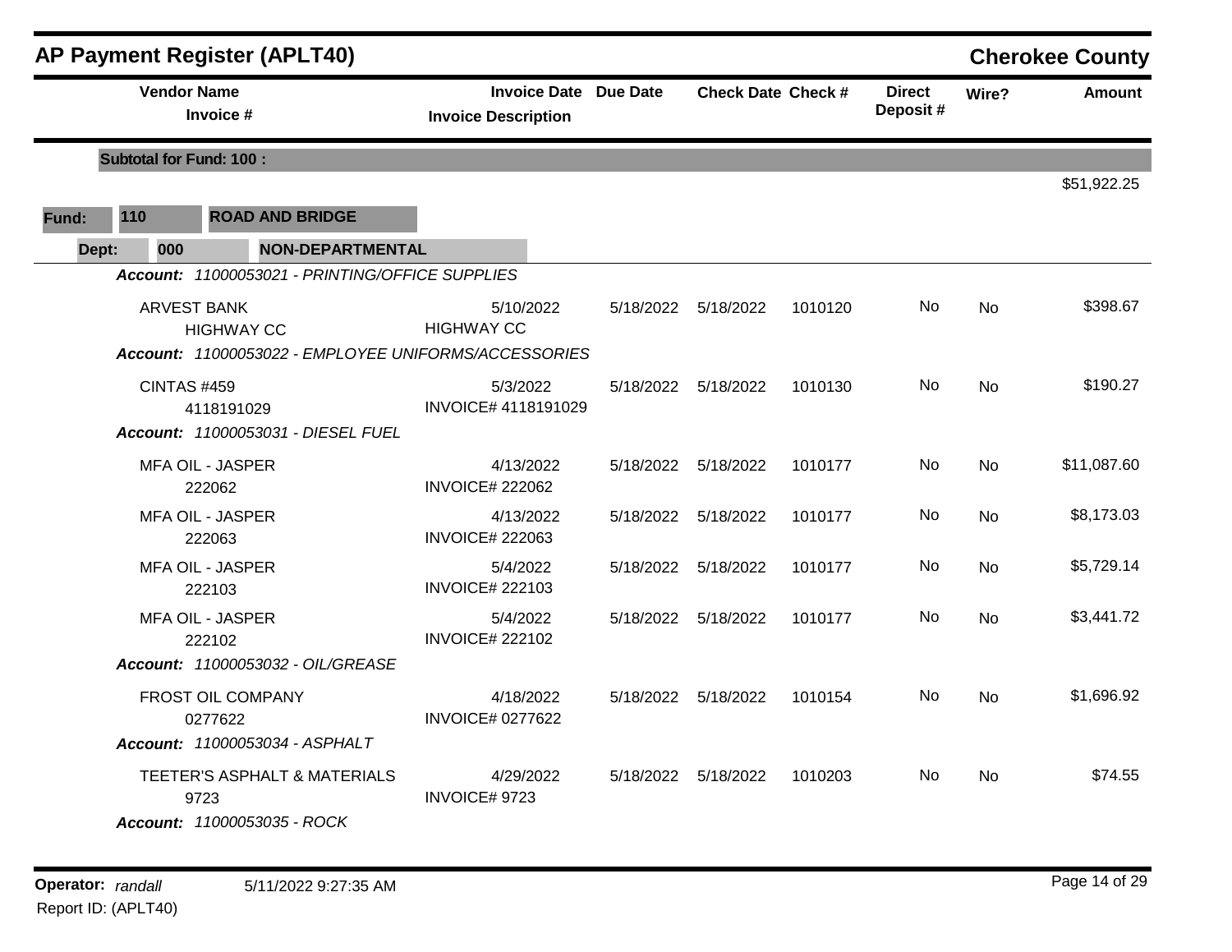| <b>Vendor Name</b><br>Invoice #                                                       | <b>Invoice Date Due Date</b><br><b>Invoice Description</b> |           | <b>Check Date Check #</b> |         | <b>Direct</b><br>Deposit# | Wire?     | <b>Amount</b> |
|---------------------------------------------------------------------------------------|------------------------------------------------------------|-----------|---------------------------|---------|---------------------------|-----------|---------------|
| MULBERRY LIMESTONE QUARRY CO<br>27510<br>Account: 11000053037 - SIGNS/POSTS           | 4/30/2022<br><b>INVOICE# 27510</b>                         | 5/18/2022 | 5/18/2022                 | 1010182 | No                        | No        | \$16,167.88   |
| <b>J&amp;A TRAFFIC PRODUCTS</b><br>34084                                              | 4/13/2022<br>INVOICE#34084                                 |           | 5/18/2022 5/18/2022       | 1010163 | No.                       | No        | \$1,685.00    |
| Account: 11000053073 - ADMINISTRATION<br><b>CINTAS #459</b><br>4117502487             | 4/26/2022<br>INVOICE# 4117502487                           |           | 5/18/2022   5/18/2022     | 1010130 | No.                       | No        | \$242.78      |
| <b>STRONGHOLD DATA</b><br>38245                                                       | 4/27/2022<br>INVOICE#38245                                 |           | 5/18/2022   5/18/2022     | 1010200 | No                        | No        | \$29.90       |
| <b>ARVEST BANK</b><br>CODY CC                                                         | 5/10/2022<br>CODY CC                                       |           | 5/18/2022   5/18/2022     | 1010120 | No.                       | No.       | \$623.23      |
| <b>ARVEST BANK</b><br><b>HIGHWAY CC</b>                                               | 5/10/2022<br><b>HIGHWAY CC</b>                             | 5/18/2022 | 5/18/2022                 | 1010120 | <b>No</b>                 | <b>No</b> | \$369.94      |
| Account: 11000053074 - UTILITIES/TELEPHONE BILLS                                      |                                                            |           |                           |         |                           |           |               |
| KANSAS GAS SERVICE<br>05120                                                           | 5/9/2022<br><b>INVOICE# 05120</b>                          | 5/18/2022 | 5/18/2022                 | 1010168 | No                        | No        | \$788.09      |
| <b>CITY OF COLUMBUS</b><br>003                                                        | 4/27/2022<br>INVOICE# 003                                  |           | 5/18/2022 5/18/2022       | 1010134 | No.                       | <b>No</b> | \$65.45       |
| <b>KANSAS GAS SERVICE</b><br>0512                                                     | 5/9/2022<br>INVOICE# 0512                                  | 5/18/2022 | 5/18/2022                 | 1010168 | <b>No</b>                 | <b>No</b> | \$157.71      |
| Account: 11000053075 - DUES/SUBSCRIPTIONS                                             |                                                            |           |                           |         |                           |           |               |
| <b>ARVEST BANK</b><br><b>HIGHWAY CC</b><br>Account: 11000053079 - MACHINERY/EQUIPMENT | 5/10/2022<br><b>HIGHWAY CC</b>                             | 5/18/2022 | 5/18/2022                 | 1010120 | No.                       | <b>No</b> | \$16.19       |
| <b>GENERAL MACHINERY OF PITTSBURG</b><br>21377                                        | 4/25/2022<br>INVOICE# 21377                                | 5/18/2022 | 5/18/2022                 | 1010157 | No.                       | No.       | \$248.39      |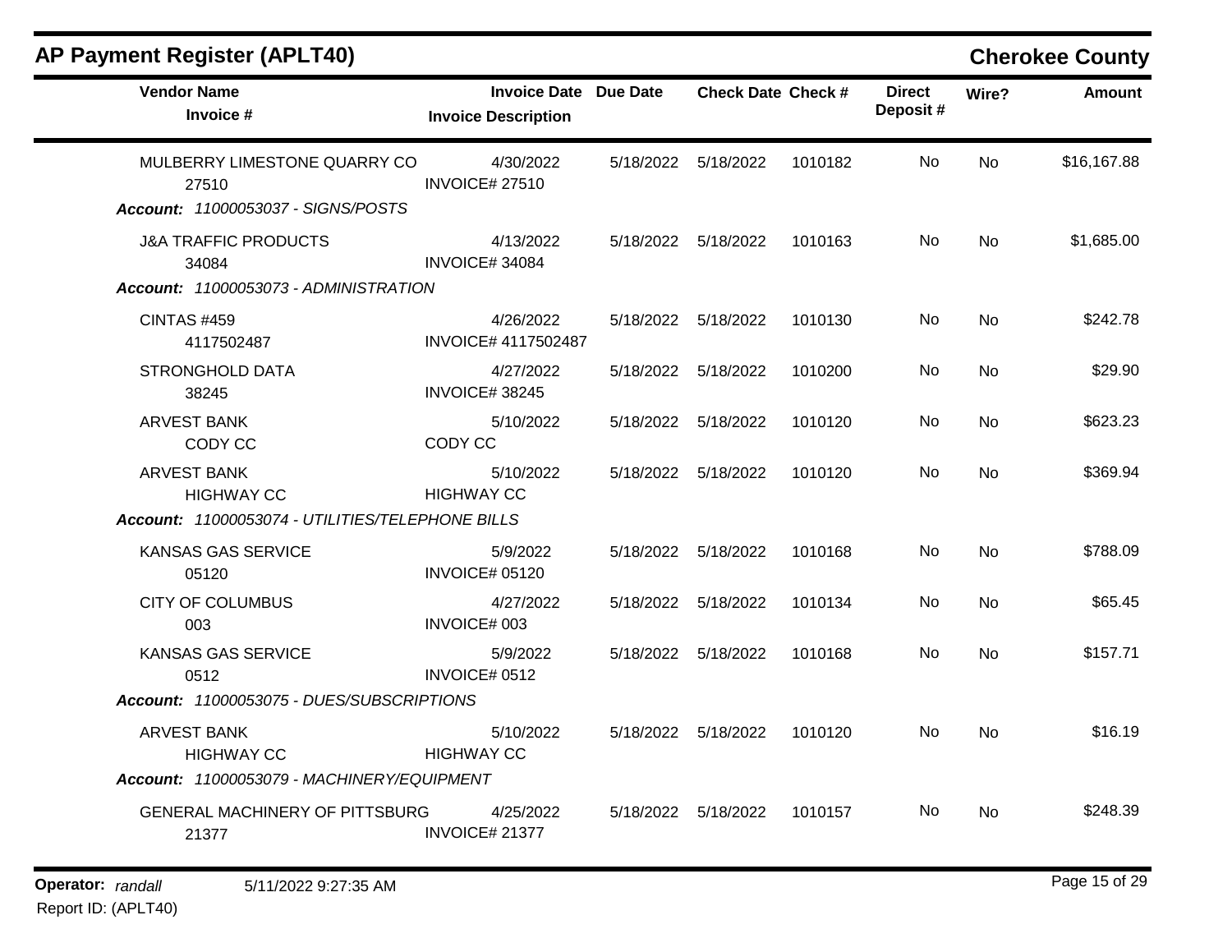| <b>Vendor Name</b><br>Invoice #                  | <b>Invoice Date Due Date</b><br><b>Invoice Description</b> |                     | <b>Check Date Check #</b> |         | <b>Direct</b><br>Deposit# | Wire?     | <b>Amount</b> |
|--------------------------------------------------|------------------------------------------------------------|---------------------|---------------------------|---------|---------------------------|-----------|---------------|
| <b>GENERAL MACHINERY OF PITTSBURG</b><br>21323   | 4/25/2022<br><b>INVOICE# 21323</b>                         |                     | 5/18/2022 5/18/2022       | 1010157 | No                        | <b>No</b> | \$107.64      |
| NATALINIS AUTOMOTIVE<br>804895                   | 5/4/2022<br><b>INVOICE# 804895</b>                         |                     | 5/18/2022 5/18/2022       | 1010184 | No                        | <b>No</b> | (\$29.89)     |
| NATALINIS AUTOMOTIVE<br>804962                   | 5/5/2022<br><b>INVOICE# 804962</b>                         | 5/18/2022 5/18/2022 |                           | 1010183 | No                        | No        | \$24.82       |
| NATALINIS AUTOMOTIVE<br>805363                   | 5/9/2022<br><b>INVOICE# 805363</b>                         |                     | 5/18/2022 5/18/2022       | 1010183 | No                        | <b>No</b> | \$12.61       |
| NATALINIS AUTOMOTIVE<br>804864                   | 5/4/2022<br><b>INVOICE# 804864</b>                         |                     | 5/18/2022 5/18/2022       | 1010183 | No.                       | <b>No</b> | \$143.47      |
| <b>BO'S 1 STOP</b><br>286                        | 4/4/2022<br><b>INVOICE#286</b>                             |                     | 5/18/2022 5/18/2022       | 1010126 | No                        | <b>No</b> | \$9,979.40    |
| TRUE VALUE COLUMBUS<br>24174                     | 5/15/2022<br>INVOICE# 24174                                |                     | 5/18/2022 5/18/2022       | 1010207 | No                        | No        | \$46.78       |
| GENERAL MACHINERY OF PITTSBURG<br>21431          | 4/30/2022<br>INVOICE# 21431                                | 5/18/2022 5/18/2022 |                           | 1010157 | No.                       | No        | \$4.06        |
| <b>PTG</b><br>813022986                          | 5/4/2022<br>INVOICE# 813022986                             |                     | 5/18/2022 5/18/2022       | 1010191 | No.                       | <b>No</b> | \$98.16       |
| GENERAL MACHINERY OF PITTSBURG<br>21430          | 4/30/2022<br><b>INVOICE# 21430</b>                         |                     | 5/18/2022 5/18/2022       | 1010157 | No.                       | No        | \$230.59      |
| <b>MIDWEST WHEEL</b><br>2786153                  | 4/29/2022<br><b>INVOICE# 2786153</b>                       |                     | 5/18/2022 5/18/2022       | 1010181 | No                        | <b>No</b> | \$60.00       |
| <b>MIDWEST WHEEL</b><br>2787734                  | 5/5/2022<br><b>INVOICE# 2787734</b>                        |                     | 5/18/2022 5/18/2022       | 1010181 | No.                       | No        | \$42.80       |
| <b>MIDWEST WHEEL</b><br>2788871-00               | 5/6/2022<br>INVOICE# 2788871-00                            |                     | 5/18/2022 5/18/2022       | 1010181 | No                        | No        | \$2,971.51    |
| <b>FARMERS COOPERATIVE ASSOCIATION</b><br>326115 | 4/28/2022<br><b>INVOICE#326115</b>                         |                     | 5/18/2022 5/18/2022       | 1010152 | No.                       | No        | \$33.99       |

# **Operator:** randall 5/11/2022 9:27:35 AM *Page 16 of 29 Page 16 of 29*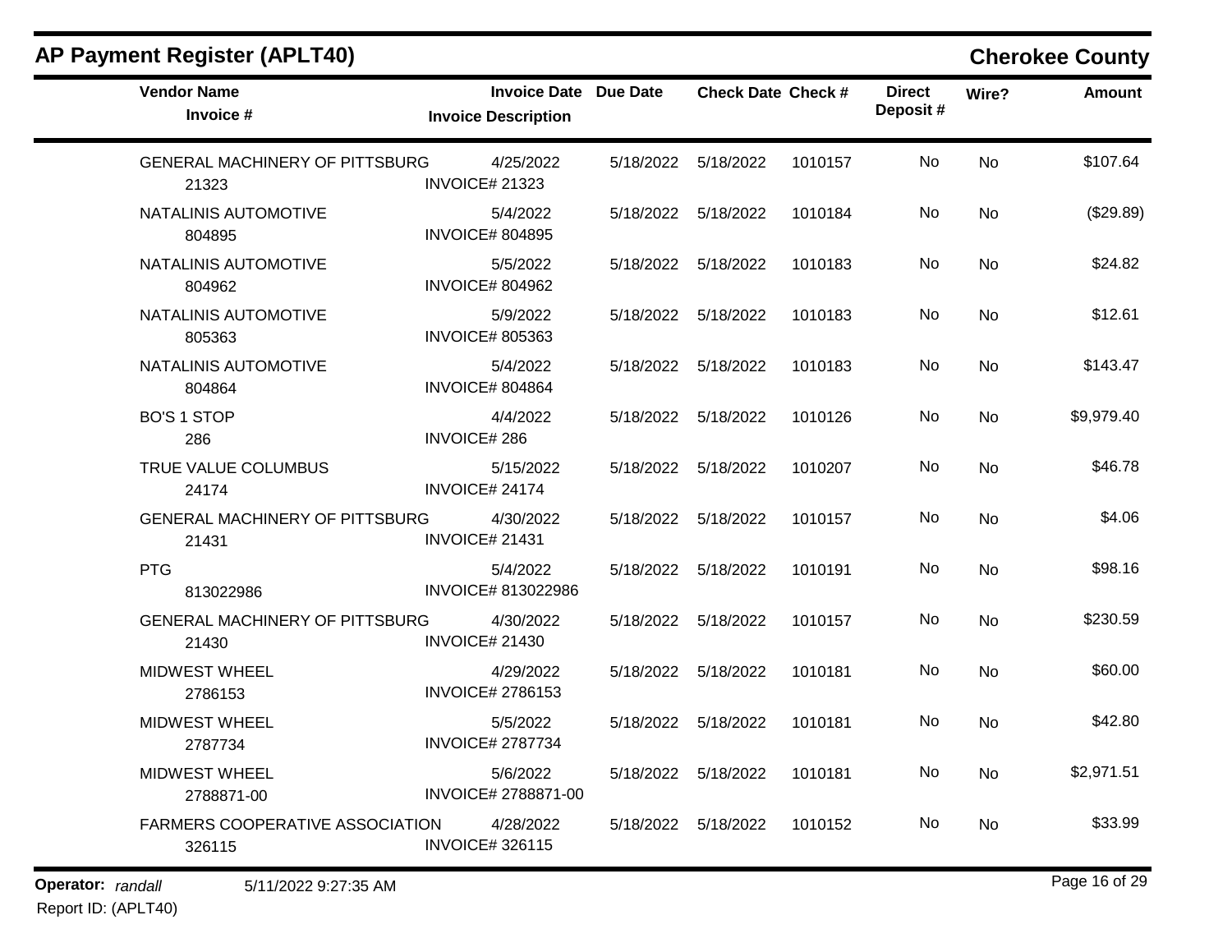| <b>AP Payment Register (APLT40)</b>            |                                                            |           |                           |         |                           |       | <b>Cherokee County</b> |
|------------------------------------------------|------------------------------------------------------------|-----------|---------------------------|---------|---------------------------|-------|------------------------|
| <b>Vendor Name</b><br>Invoice #                | <b>Invoice Date Due Date</b><br><b>Invoice Description</b> |           | <b>Check Date Check #</b> |         | <b>Direct</b><br>Deposit# | Wire? | <b>Amount</b>          |
| <b>MIDWEST WHEEL</b><br>2795516-00             | 5/6/2022<br>INVOICE# 2795516-00                            | 5/18/2022 | 5/18/2022                 | 1010181 | No                        | No    | \$886.20               |
| <b>GENERAL MACHINERY OF PITTSBURG</b><br>21427 | 4/30/2022<br>INVOICE# 21427                                | 5/18/2022 | 5/18/2022                 | 1010157 | No                        | No    | \$89.98                |
| <b>PTG</b><br>813022842                        | 5/2/2022<br>INVOICE# 813022842                             | 5/18/2022 | 5/18/2022                 | 1010191 | No                        | No    | \$78.49                |
| <b>PTG</b><br>813022660                        | 4/28/2022<br>INVOICE# 813022660                            |           | 5/18/2022 5/18/2022       | 1010191 | No                        | No    | \$55.97                |
| <b>GENERAL MACHINERY OF PITTSBURG</b><br>21428 | 4/30/2022<br><b>INVOICE# 21438</b>                         | 5/18/2022 | 5/18/2022                 | 1010157 | No                        | No    | \$53.20                |
| O'REILLY AUTO PARTS<br>496695                  | 5/4/2022<br><b>INVOICE# 496695</b>                         | 5/18/2022 | 5/18/2022                 | 1010187 | No                        | No    | \$18.99                |
| <b>PTG</b><br>8130111730                       | 2/15/2022<br>INVOICE# 813011173                            | 5/18/2022 | 5/18/2022                 | 1010191 | No                        | No    | \$37.88                |
| NATALINIS AUTOMOTIVE<br>804779                 | 5/3/2022<br><b>INVOICE# 804779</b>                         | 5/18/2022 | 5/18/2022                 | 1010183 | No                        | No    | \$122.99               |
| FARMERS COOPERATIVE ASSOCIATION<br>326238      | 4/29/2022<br><b>INVOICE#326238</b>                         | 5/18/2022 | 5/18/2022                 | 1010152 | No                        | No    | \$21.98                |
| <b>MIDWEST WHEEL</b><br>2795221-00             | 5/6/2022<br>INVOICE# 2795221-00                            | 5/18/2022 | 5/18/2022                 | 1010181 | No                        | No    | \$332.06               |
| <b>HERITAGE TRACTOR</b><br>11481941            | 4/22/2022<br><b>INVOICE# 11481941</b>                      | 5/18/2022 | 5/18/2022                 | 1010161 | No                        | No    | \$1,874.04             |
| <b>EQUIPMENT BLADES</b><br>025908              | 4/28/2022<br><b>INVOICE# 025908</b>                        | 5/18/2022 | 5/18/2022                 | 1010147 | No                        | No    | \$438.00               |
| JOHN FABICK TRACTOR CO<br>0444142              | 4/28/2022<br><b>INVOICE# 0444142</b>                       |           | 5/18/2022 5/18/2022       | 1010166 | No                        | No    | \$1,325.00             |
| JOHN FABICK TRACTOR CO<br>0444568              | 5/4/2022<br><b>INVOICE# 0444568</b>                        |           | 5/18/2022 5/18/2022       | 1010166 | No                        | No    | \$27.84                |

**Operator:** randall 5/11/2022 9:27:35 AM *Page 17* **of 29** *Page 17* **of 29** 

Report ID: (APLT40)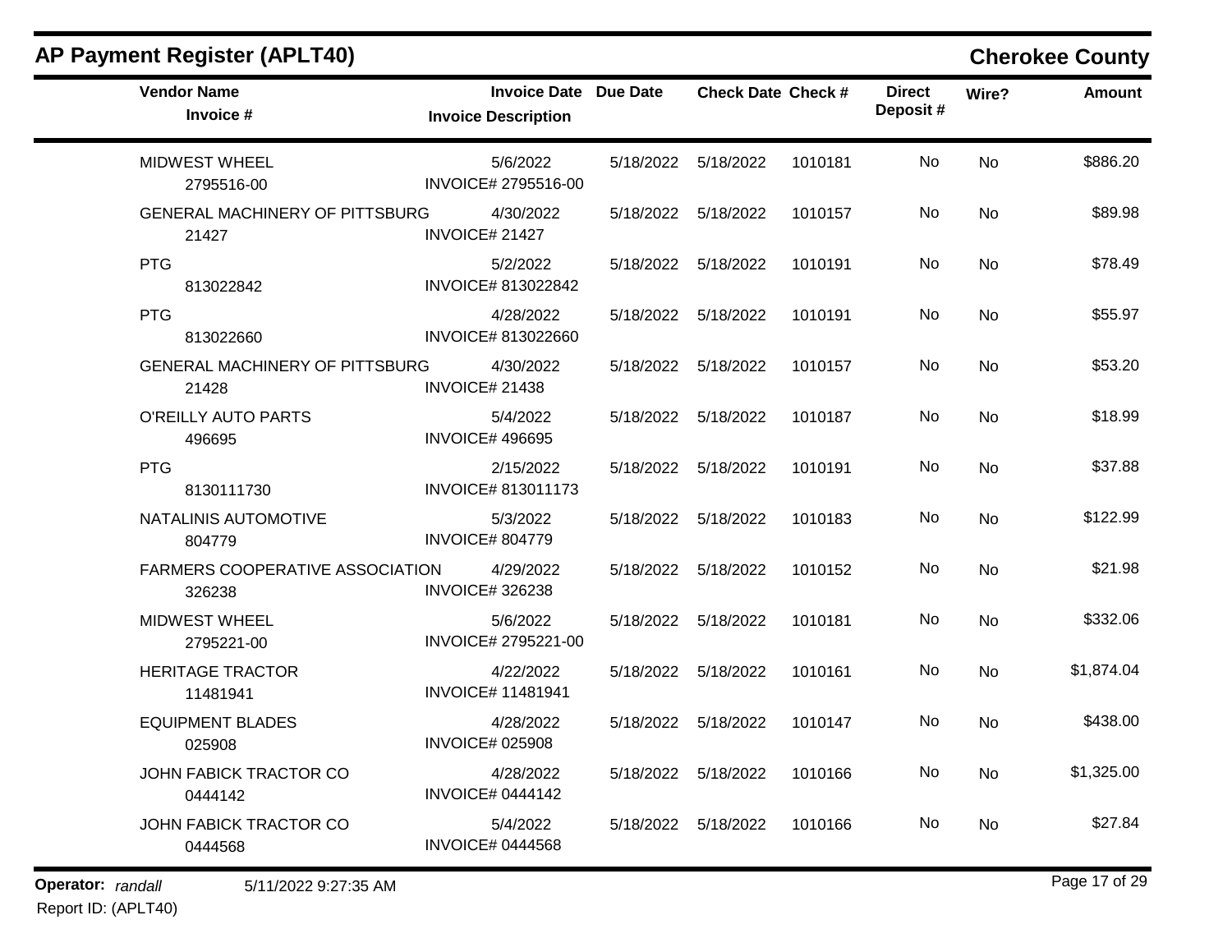| <b>Vendor Name</b><br>Invoice #                   | <b>Invoice Date Due Date</b><br><b>Invoice Description</b> | <b>Check Date Check #</b> |         | <b>Direct</b><br>Deposit# | Wire?     | <b>Amount</b> |
|---------------------------------------------------|------------------------------------------------------------|---------------------------|---------|---------------------------|-----------|---------------|
| JOHN FABICK TRACTOR CO<br>0444740                 | 5/5/2022<br><b>INVOICE3 0444740</b>                        | 5/18/2022 5/18/2022       | 1010166 | No.                       | No        | \$252.37      |
| JOHN FABICK TRACTOR CO<br>0444741                 | 5/5/2022<br><b>INVOICE# 0444741</b>                        | 5/18/2022 5/18/2022       | 1010166 | No                        | No        | \$123.23      |
| JOHN FABICK TRACTOR CO<br>0444742                 | 5/5/2022<br><b>INVOICE# 0444742</b>                        | 5/18/2022 5/18/2022       | 1010166 | No                        | No        | \$832.83      |
| JOHN FABICK TRACTOR CO<br>0444895                 | 5/7/2022<br><b>INVOICE# 0444895</b>                        | 5/18/2022 5/18/2022       | 1010166 | No                        | No        | \$4,235.99    |
| NATALINIS AUTOMOTIVE<br>804243                    | 4/28/2022<br><b>INVOICE# 804243</b>                        | 5/18/2022 5/18/2022       | 1010184 | No                        | <b>No</b> | \$128.97      |
| HAROLD DEPENBUSCH<br>105916                       | 3/25/2022<br><b>INVOICE# 105916</b>                        | 5/18/2022 5/18/2022       | 1010158 | No                        | <b>No</b> | \$110.00      |
| NATALINIS AUTOMOTIVE<br>804661                    | 5/2/2022<br><b>INVOICE# 804661</b>                         | 5/18/2022 5/18/2022       | 1010183 | No                        | <b>No</b> | \$15.46       |
| <b>ARVEST BANK</b><br><b>HIGHWAY CC</b>           | 5/10/2022<br><b>HIGHWAY CC</b>                             | 5/18/2022 5/18/2022       | 1010120 | No                        | <b>No</b> | \$1,039.77    |
| <b>ULINE</b><br>148160930                         | 4/26/2022<br>INVOICE# 148160930                            | 5/18/2022 5/18/2022       | 1010209 | No                        | <b>No</b> | \$1,014.67    |
| <b>BINSWANGER GLASS</b><br>545089554              | 4/14/2022<br>INVOICE# 545089554                            | 5/18/2022 5/18/2022       | 1010125 | No.                       | <b>No</b> | \$2,446.07    |
| <b>BILL'S MOWER</b><br>502                        | 5/2/2022<br>INVOICE# 001                                   | 5/18/2022 5/18/2022       | 1010124 | No                        | <b>No</b> | \$8.27        |
| NATALINIS AUTOMOTIVE<br>804377                    | 4/29/2022<br><b>INVOICE# 804377</b>                        | 5/18/2022 5/18/2022       | 1010184 | No.                       | <b>No</b> | \$3.34        |
| LAMBERT TRACTOR & MACHINERY SALES 4/29/2022<br>79 | <b>INVOICE#79</b>                                          | 5/18/2022 5/18/2022       | 1010171 | No.                       | No        | \$199.99      |
| GENERAL MACHINERY OF PITTSBURG<br>21207           | 4/22/2022<br><b>INVOICE# 21207</b>                         | 5/18/2022 5/18/2022       | 1010157 | No.                       | <b>No</b> | \$128.30      |

**Operator:** randall 5/11/2022 9:27:35 AM *Page 18 of 29 Page 18 of 29*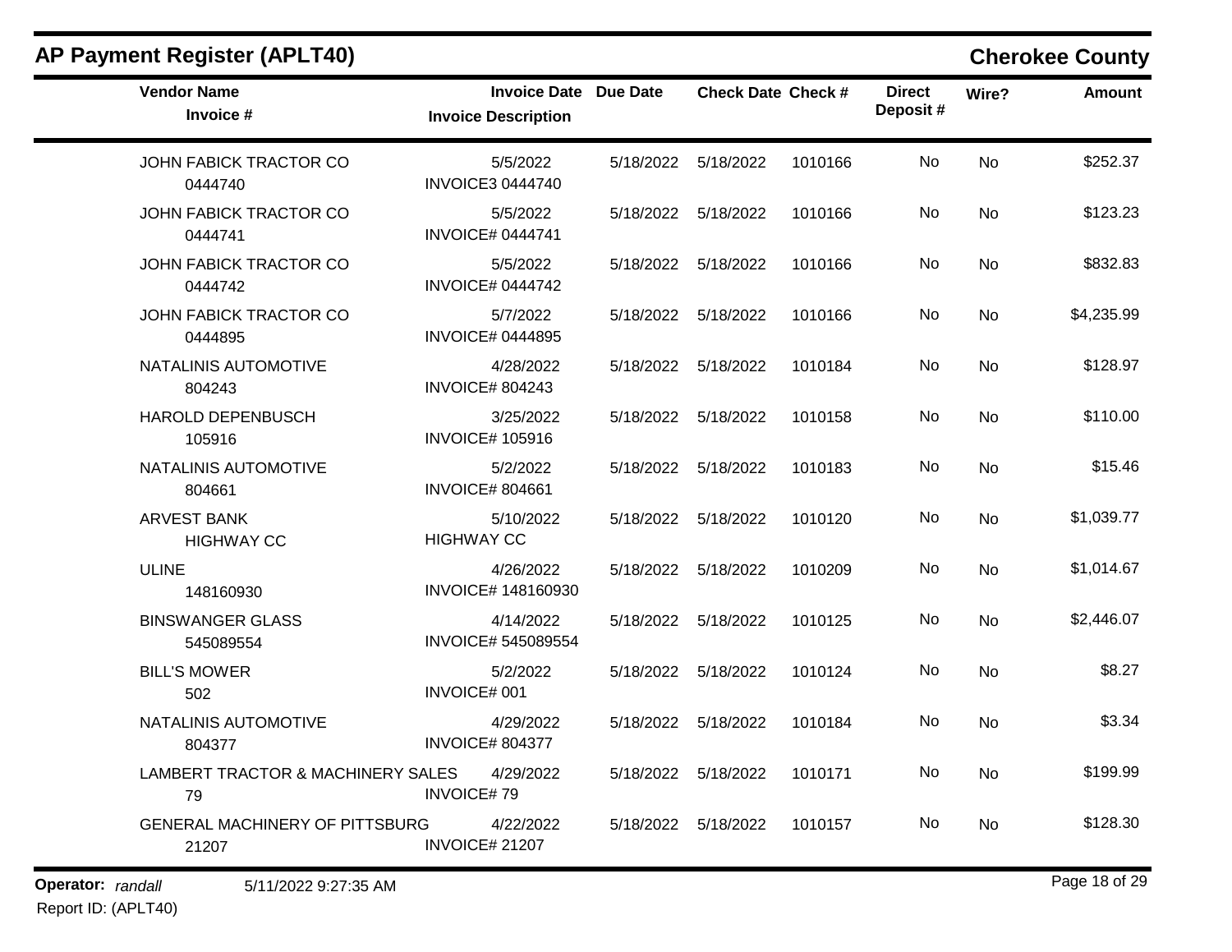|              | <b>AP Payment Register (APLT40)</b>                |                                                            |           |                           |         |                           |           | <b>Cherokee County</b> |
|--------------|----------------------------------------------------|------------------------------------------------------------|-----------|---------------------------|---------|---------------------------|-----------|------------------------|
|              | <b>Vendor Name</b><br>Invoice #                    | <b>Invoice Date Due Date</b><br><b>Invoice Description</b> |           | <b>Check Date Check #</b> |         | <b>Direct</b><br>Deposit# | Wire?     | <b>Amount</b>          |
|              | NATALINIS AUTOMOTIVE<br>804303                     | 4/28/2022<br><b>INVOICE# 804303</b>                        | 5/18/2022 | 5/18/2022                 | 1010184 | No                        | <b>No</b> | \$24.87                |
|              | <b>NATALINIS AUTOMOTIVE</b><br>804258              | 4/28/2022<br><b>INVOICE# 804258</b>                        |           | 5/18/2022 5/18/2022       | 1010184 | No                        | <b>No</b> | \$7.33                 |
|              | <b>O'REILLY AUTO PARTS</b><br>495287               | 4/25/2022<br><b>INVOICE# 495287</b>                        |           | 5/18/2022 5/18/2022       | 1010187 | No                        | No        | \$150.40               |
|              | <b>BILL'S MOWER</b><br>503                         | 5/2/2022<br>INVOICE# 503                                   |           | 5/18/2022 5/18/2022       | 1010124 | No                        | <b>No</b> | \$10.68                |
|              | NATALINIS AUTOMOTIVE<br>804196                     | 4/27/2022<br><b>INVOICE# 804196</b>                        |           | 5/18/2022 5/18/2022       | 1010184 | No                        | No        | \$197.46               |
|              | NATALINIS AUTOMOTIVE<br>804165                     | 4/27/2022<br><b>INVOICE# 804165</b>                        | 5/18/2022 | 5/18/2022                 | 1010184 | No                        | No        | \$32.90                |
|              | NATALINIS AUTOMOTIVE<br>804387                     | 4/29/2022<br><b>INVOICE# 804387</b>                        |           | 5/18/2022 5/18/2022       | 1010183 | No                        | <b>No</b> | \$31.83                |
|              | Account: 11000053080 - MAINTENANCE/BLDGS & GROUNDS |                                                            |           |                           |         |                           |           |                        |
|              | <b>ARVEST BANK</b><br><b>HIGHWAY CC</b>            | 5/10/2022<br><b>HIGHWAY CC</b>                             | 5/18/2022 | 5/18/2022                 | 1010120 | No                        | <b>No</b> | \$344.13               |
|              | TEETER'S ASPHALT & MATERIALS<br>9722               | 4/29/2022<br>INVOICE# 9722                                 | 5/18/2022 | 5/18/2022                 | 1010203 | No                        | <b>No</b> | \$275.00               |
|              | <b>FAIRVIEW LUMBER</b><br>0278                     | 4/26/2022<br>INVOICE# 0278                                 | 5/18/2022 | 5/18/2022                 | 1010151 | No                        | <b>No</b> | \$640.03               |
|              | <b>Subtotal for Department: 000:</b>               |                                                            |           |                           |         |                           |           | \$82,528.91            |
|              | <b>Subtotal for Fund: 110:</b>                     |                                                            |           |                           |         |                           |           |                        |
|              |                                                    |                                                            |           |                           |         |                           |           | \$82,528.91            |
| 130<br>Fund: | <b>NOXIOUS WEED</b>                                |                                                            |           |                           |         |                           |           |                        |
|              | NON-DEPARTMENTAL<br>000                            |                                                            |           |                           |         |                           |           |                        |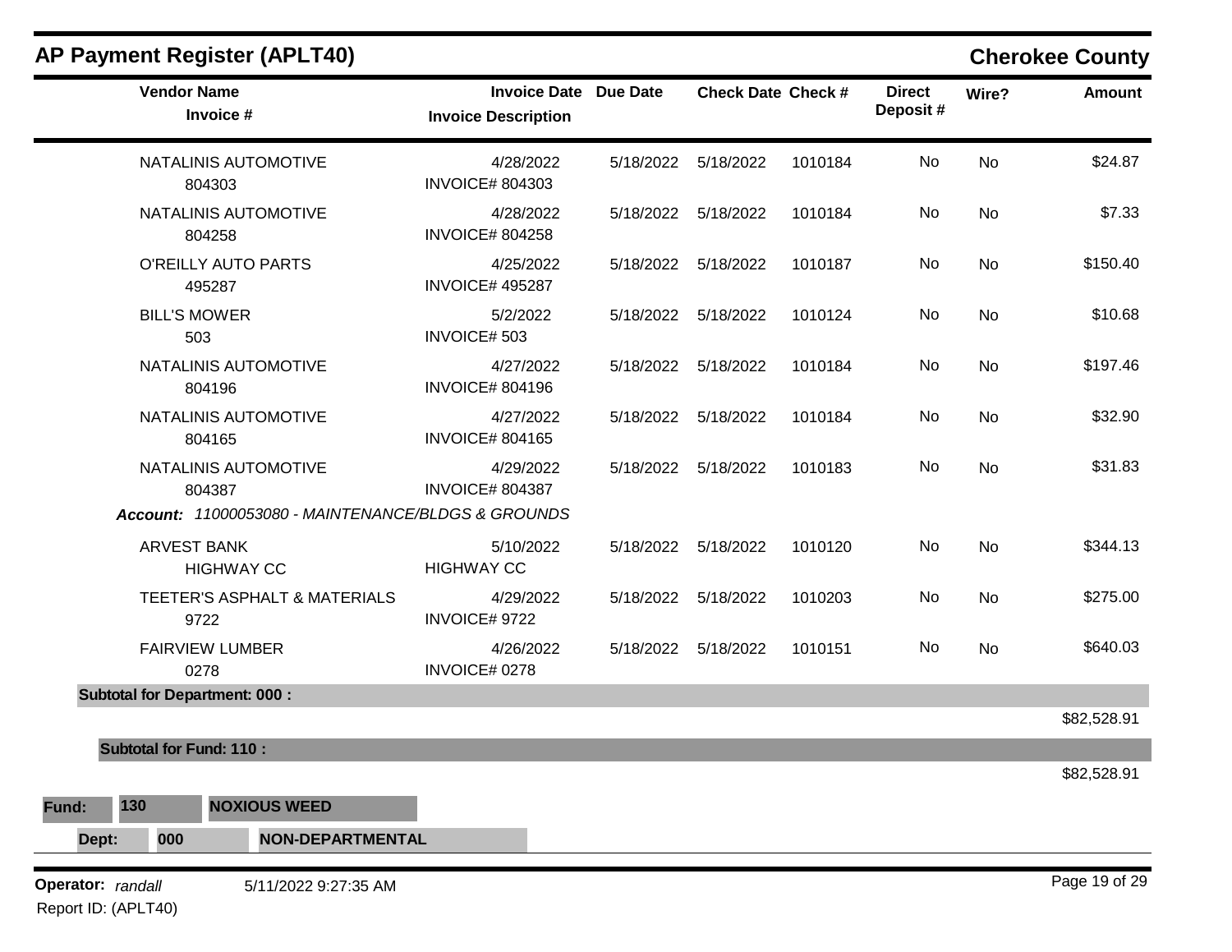|       | <b>AP Payment Register (APLT40)</b>                                                  |                                                            |                           |         |                           |                | <b>Cherokee County</b> |
|-------|--------------------------------------------------------------------------------------|------------------------------------------------------------|---------------------------|---------|---------------------------|----------------|------------------------|
|       | <b>Vendor Name</b><br>Invoice #                                                      | <b>Invoice Date Due Date</b><br><b>Invoice Description</b> | <b>Check Date Check #</b> |         | <b>Direct</b><br>Deposit# | Wire?          | <b>Amount</b>          |
|       | Account: 13000053025 - PARTS/VEHICLE REPAIRS                                         |                                                            |                           |         |                           |                |                        |
|       | FARMERS COOPERATIVE ASSOCIATION<br>325920                                            | 5/9/2022<br><b>INV 325920</b>                              | 5/18/2022 5/18/2022       | 1010153 | No.                       | N <sub>o</sub> | \$25.00                |
|       | NATALINIS AUTOMOTIVE<br>804078<br>Account: 13000053040 - JANITORIAL SUPPLIES         | 5/9/2022<br><b>INV 804078</b>                              | 5/18/2022 5/18/2022       | 1010184 | No                        | No             | \$70.48                |
|       | <b>ARVEST BANK</b><br>518 NOX<br>Account: 13000053074 - TELEPHONE BILLS              | 5/9/2022<br>ACCT 9561, SOAP                                | 5/18/2022 5/18/2022       | 1010121 | No.                       | No.            | \$68.57                |
|       | COLUMBUS TELEPHONE COMPANY<br>518 NOX<br>Account: 13000053141 - CHEMICALS            | 5/2/2022<br><b>ACCT 2293</b>                               | 5/18/2022   5/18/2022     | 1010139 | No.                       | No             | \$127.71               |
|       | VAN DIEST SUPPLY CO<br>222335                                                        | 5/9/2022<br><b>INV 222335</b>                              | 5/18/2022 5/18/2022       | 1010210 | No                        | <b>No</b>      | \$1,377.25             |
|       | NUTRIEN AG SOLUTIONS<br>47943884                                                     | 5/9/2022<br>INV 47943884                                   | 5/18/2022 5/18/2022       | 1010186 | No.                       | <b>No</b>      | \$3,420.00             |
|       | <b>Subtotal for Department: 000:</b>                                                 |                                                            |                           |         |                           |                | \$5,089.01             |
|       | <b>Subtotal for Fund: 130:</b>                                                       |                                                            |                           |         |                           |                |                        |
|       |                                                                                      |                                                            |                           |         |                           |                | \$5,089.01             |
| Fund: | 140<br><b>HEALTH</b>                                                                 |                                                            |                           |         |                           |                |                        |
| Dept: | 000<br><b>NON-DEPARTMENTAL</b>                                                       |                                                            |                           |         |                           |                |                        |
|       | Account: 14000053021 - PRINTING/OFFICE SUPPLIES                                      |                                                            |                           |         |                           |                |                        |
|       | <b>QUILL CORPORATION</b><br>24699045<br>Account: 14000053025 - PARTS/VEHICLE REPAIRS | 5/5/2022<br>INV 24699045                                   | 5/18/2022 5/18/2022       | 1010193 | No.                       | N <sub>o</sub> | \$44.99                |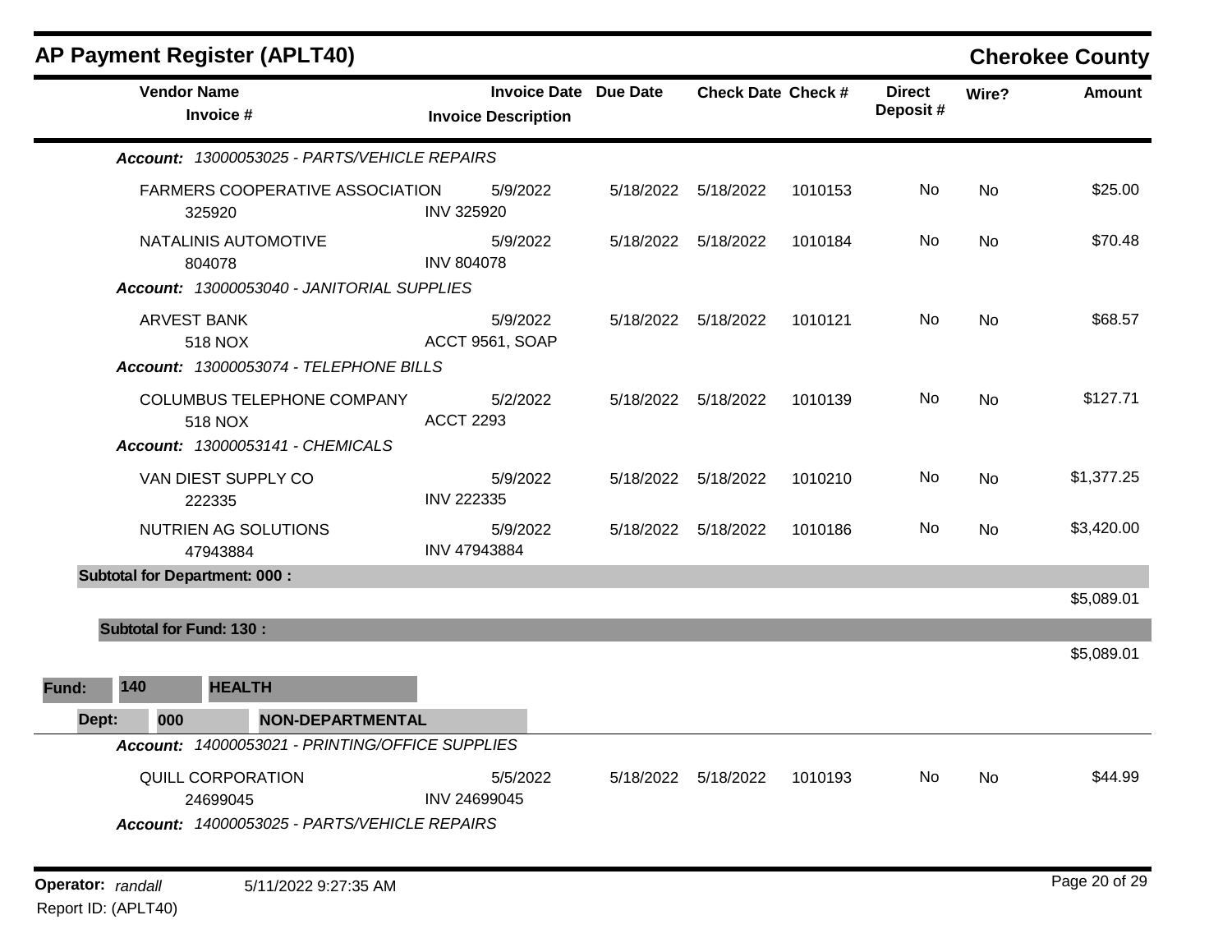| <b>AP Payment Register (APLT40)</b> |  |  |  |  |
|-------------------------------------|--|--|--|--|
|-------------------------------------|--|--|--|--|

## **Cherokee County**

| <b>Vendor Name</b><br>Invoice #                       | <b>Invoice Date Due Date</b><br><b>Invoice Description</b> |           | <b>Check Date Check #</b> |         | <b>Direct</b><br>Deposit# | Wire?     | <b>Amount</b> |
|-------------------------------------------------------|------------------------------------------------------------|-----------|---------------------------|---------|---------------------------|-----------|---------------|
| <b>WEX BANK</b><br>80673918                           | 5/2/2022<br>INV 80673918                                   |           | 5/18/2022 5/18/2022       | 1010214 | No                        | No        | \$70.81       |
| Account: 14000053072 - GAS, ELECTRIC, WATER/PHONE     |                                                            |           |                           |         |                           |           |               |
| COLUMBUS TELEPHONE COMPANY<br>518 HE                  | 5/2/2022<br><b>ACCT 2311</b>                               |           | 5/18/2022 5/18/2022       | 1010139 | No                        | <b>No</b> | \$51.15       |
| COLUMBUS TELEPHONE COMPANY<br>518 HE1                 | 5/1/2022<br><b>ACCT 2060</b>                               |           | 5/18/2022 5/18/2022       | 1010139 | No.                       | <b>No</b> | \$463.94      |
| <b>KANSAS GAS SERVICE</b><br>518                      | 5/2/2022<br>ACCT 510080477 1188672 27                      |           | 5/18/2022 5/18/2022       | 1010168 | No                        | <b>No</b> | \$203.38      |
| <b>CITY OF COLUMBUS</b><br>518                        | 5/2/2022<br>ACCT 07-17240-00                               | 5/18/2022 | 5/18/2022                 | 1010135 | No                        | No        | \$60.00       |
| Account: 14000053076 - PROFESSIONAL SERVICES          |                                                            |           |                           |         |                           |           |               |
| CRAW-KAN TELEPHONE COOPERATIVE INC 5/6/2022<br>518 HE | ACCT 129793                                                |           | 5/18/2022 5/18/2022       | 1010142 | No                        | <b>No</b> | \$21.25       |
| QUALITY PEST CONTROL INC<br>518 HE                    | 5/5/2022<br><b>MONTHLY SPRAY</b>                           |           | 5/18/2022 5/18/2022       | 1010192 | No                        | <b>No</b> | \$50.00       |
| Account: 14000053093 - OFFICE FURNITURE/EQUIP         |                                                            |           |                           |         |                           |           |               |
| <b>STRONGHOLD DATA</b><br>38176                       | 5/5/2022<br><b>INV 38176</b>                               |           | 5/18/2022 5/18/2022       | 1010200 | No.                       | No        | \$2,240.28    |
| <b>STRONGHOLD DATA</b><br>38214                       | 5/5/2022<br><b>INV 38214</b>                               |           | 5/18/2022 5/18/2022       | 1010200 | No                        | <b>No</b> | \$298.80      |
| STRONGHOLD DATA<br>38440                              | 5/6/2022<br><b>INV 38440</b>                               |           | 5/18/2022 5/18/2022       | 1010200 | No                        | No        | \$44.69       |
| Account: 14000053182 - CONTRACTS                      |                                                            |           |                           |         |                           |           |               |
| <b>DEBRA MURRAY</b><br>0004                           | 5/2/2022<br>INV 0004, CONTRACTED LABOR                     | 5/18/2022 | 5/18/2022                 | 1010144 | No.                       | No        | \$150.00      |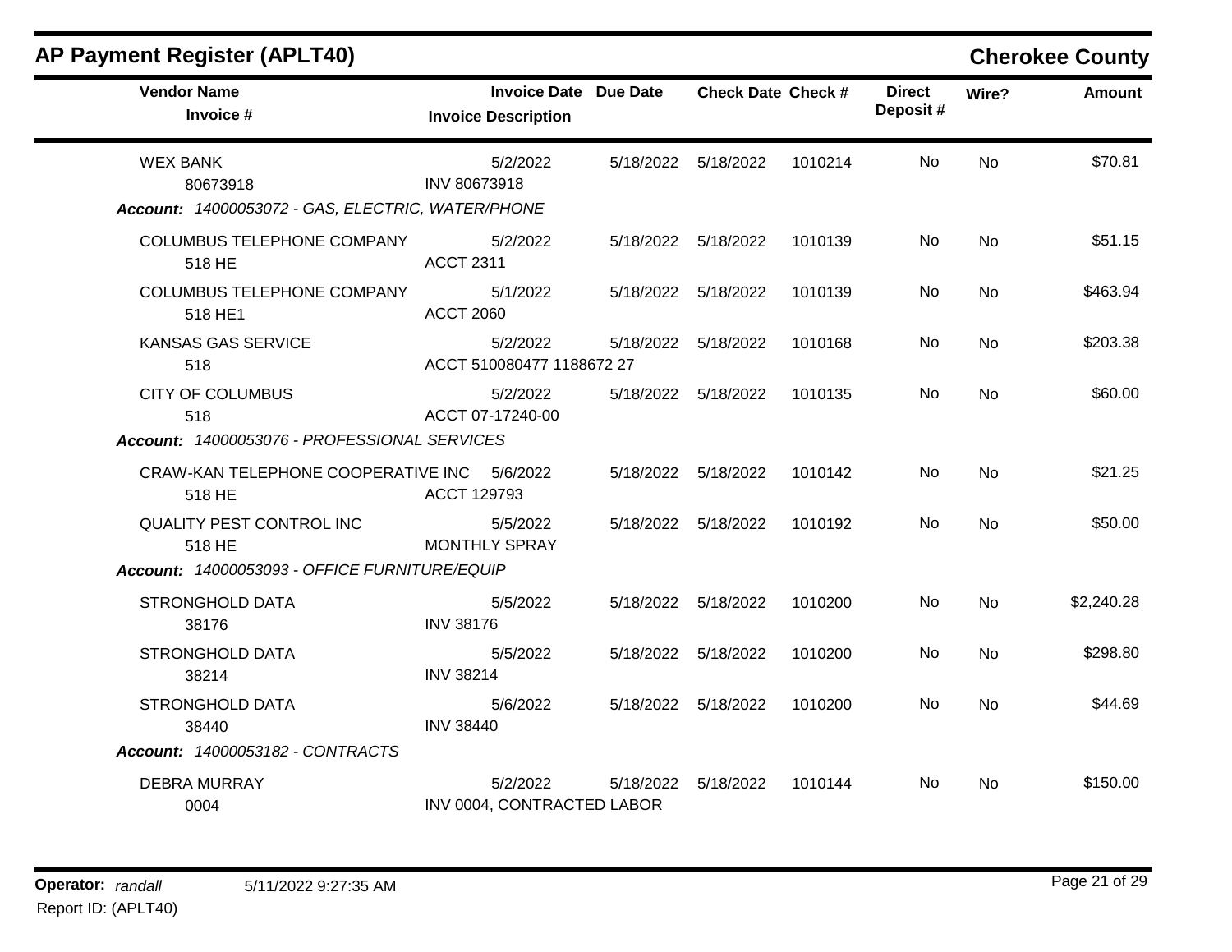|                   |                                      |                                 | <b>AP Payment Register (APLT40)</b>        |                                       |                              |                           |         |                           |           | <b>Cherokee County</b> |
|-------------------|--------------------------------------|---------------------------------|--------------------------------------------|---------------------------------------|------------------------------|---------------------------|---------|---------------------------|-----------|------------------------|
|                   |                                      | <b>Vendor Name</b><br>Invoice # |                                            | <b>Invoice Description</b>            | <b>Invoice Date Due Date</b> | <b>Check Date Check #</b> |         | <b>Direct</b><br>Deposit# | Wire?     | <b>Amount</b>          |
|                   |                                      | <b>DEBRA MURRAY</b>             |                                            | 5/2/2022                              | 5/18/2022                    | 5/18/2022                 | 1010144 | No                        | <b>No</b> | \$125.00               |
|                   | <b>Subtotal for Department: 000:</b> | 0003                            |                                            | INV 0003, CONTRACTED LABOR            |                              |                           |         |                           |           |                        |
|                   |                                      |                                 |                                            |                                       |                              |                           |         |                           |           | \$3,824.29             |
|                   | <b>Subtotal for Fund: 140:</b>       |                                 |                                            |                                       |                              |                           |         |                           |           |                        |
|                   |                                      |                                 |                                            |                                       |                              |                           |         |                           |           | \$3,824.29             |
| Fund:             | 160                                  |                                 | <b>DIRECT ELECTION</b>                     |                                       |                              |                           |         |                           |           |                        |
| Dept:             | 000                                  |                                 | <b>NON-DEPARTMENTAL</b>                    |                                       |                              |                           |         |                           |           |                        |
|                   |                                      |                                 | Account: 16000053023 - EMPLOYEE FOOD/MEALS |                                       |                              |                           |         |                           |           |                        |
|                   |                                      | <b>ARVEST BANK</b>              |                                            | 5/3/2022<br><b>ACCT 1886</b>          |                              | 5/18/2022 5/18/2022       | 1010119 | No                        | No        | \$42.93                |
|                   |                                      | 518 CL                          | Account: 16000053070 - CONTRACTUAL         |                                       |                              |                           |         |                           |           |                        |
|                   |                                      | 518                             | ELECTION SYSTEMS & SOFTWARE                | 5/9/2022<br>LAYOUT, AUDIO, CODINGS    | 5/18/2022                    | 5/18/2022                 | 1010146 | No                        | No        | \$11,256.85            |
|                   |                                      |                                 | Account: 16000053073 - TRANSPORTATION      |                                       |                              |                           |         |                           |           |                        |
|                   |                                      | <b>ARVEST BANK</b><br>518 CL    |                                            | 5/3/2022<br><b>ACCT 1886</b>          |                              | 5/18/2022 5/18/2022       | 1010119 | No                        | No        | \$54.25                |
|                   | <b>Subtotal for Department: 000:</b> |                                 |                                            |                                       |                              |                           |         |                           |           |                        |
|                   |                                      |                                 |                                            |                                       |                              |                           |         |                           |           | \$11,354.03            |
|                   | <b>Subtotal for Fund: 160:</b>       |                                 |                                            |                                       |                              |                           |         |                           |           |                        |
|                   |                                      |                                 |                                            |                                       |                              |                           |         |                           |           | \$11,354.03            |
| Fund:             | 190                                  |                                 | <b>SPECIAL BRIDGE BUILDIN</b>              |                                       |                              |                           |         |                           |           |                        |
| Dept:             | 000                                  |                                 | <b>NON-DEPARTMENTAL</b>                    |                                       |                              |                           |         |                           |           |                        |
|                   |                                      |                                 | Account: 19000053089 - OTHER CONTRACTUAL   |                                       |                              |                           |         |                           |           |                        |
|                   |                                      | SCHWAB-EATON<br>22.005-1        |                                            | 4/25/2022<br><b>INVOICE# 22.005-1</b> | 5/18/2022                    | 5/18/2022                 | 1010196 | No                        | No        | \$5,332.55             |
| Operator: randall | Report ID: (APLT40)                  |                                 | 5/11/2022 9:27:35 AM                       |                                       |                              |                           |         |                           |           | Page 22 of 29          |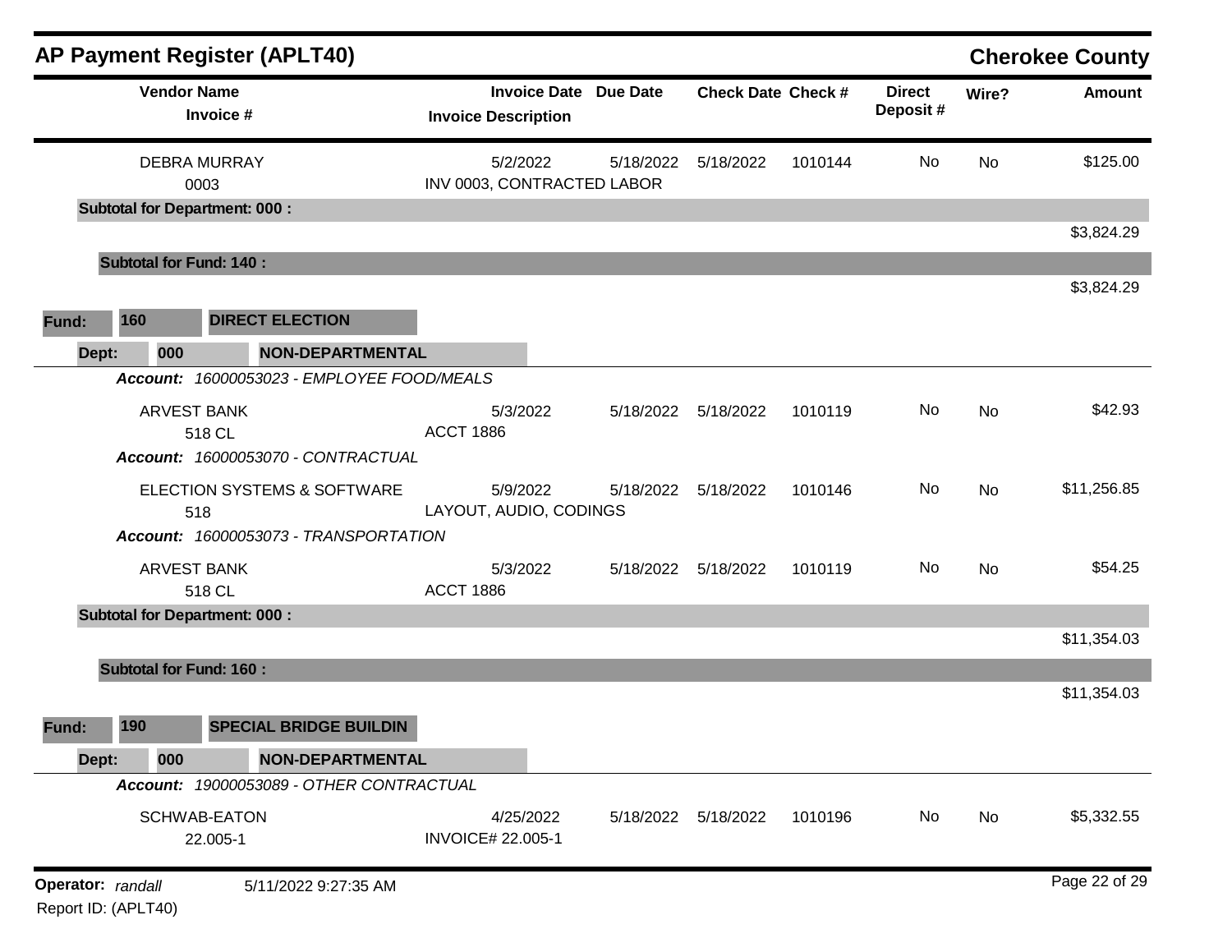|       |                                      | <b>AP Payment Register (APLT40)</b>             |                  |                                                            |           |                           |         |                           |           | <b>Cherokee County</b> |
|-------|--------------------------------------|-------------------------------------------------|------------------|------------------------------------------------------------|-----------|---------------------------|---------|---------------------------|-----------|------------------------|
|       | <b>Vendor Name</b>                   | Invoice #                                       |                  | <b>Invoice Date Due Date</b><br><b>Invoice Description</b> |           | <b>Check Date Check #</b> |         | <b>Direct</b><br>Deposit# | Wire?     | <b>Amount</b>          |
|       | <b>Subtotal for Department: 000:</b> |                                                 |                  |                                                            |           |                           |         |                           |           |                        |
|       |                                      |                                                 |                  |                                                            |           |                           |         |                           |           | \$5,332.55             |
|       | <b>Subtotal for Fund: 190:</b>       |                                                 |                  |                                                            |           |                           |         |                           |           | \$5,332.55             |
| Fund: | 224                                  | <b>CHEROKEE COUNTY 911</b>                      |                  |                                                            |           |                           |         |                           |           |                        |
| Dept: | 000                                  | <b>NON-DEPARTMENTAL</b>                         |                  |                                                            |           |                           |         |                           |           |                        |
|       |                                      | Account: 22400053300 - MISC PAID OUT            |                  |                                                            |           |                           |         |                           |           |                        |
|       | <b>ARVEST BANK</b>                   | 518 SH7                                         |                  | 5/5/2022<br>ACCT 8618, CHAIRS, DOG FOOD, REGISTRATIONS     | 5/18/2022 | 5/18/2022                 | 1010119 | No.                       | <b>No</b> | \$3,216.28             |
|       | <b>CENTURYLINK</b><br>518            |                                                 |                  | 5/2/2022<br>ACCT 313409961                                 |           | 5/18/2022 5/18/2022       | 1010128 | No.                       | No        | \$476.00               |
|       | 518                                  | CRAW-KAN TELEPHONE COOPERATIVE INC              |                  | 5/2/2022<br>INV 1818SZ10901.071                            | 5/18/2022 | 5/18/2022                 | 1010142 | No.                       | <b>No</b> | \$98.00                |
|       |                                      | <b>VERIZON WIRELESS</b><br>9904497160           |                  | 5/2/2022<br>INV 9904497160                                 | 5/18/2022 | 5/18/2022                 | 1010211 | No                        | <b>No</b> | \$1,360.36             |
|       | <b>Subtotal for Department: 000:</b> |                                                 |                  |                                                            |           |                           |         |                           |           |                        |
|       |                                      |                                                 |                  |                                                            |           |                           |         |                           |           | \$5,150.64             |
|       | <b>Subtotal for Fund: 224:</b>       |                                                 |                  |                                                            |           |                           |         |                           |           |                        |
|       |                                      |                                                 |                  |                                                            |           |                           |         |                           |           | \$5,150.64             |
| Fund: | 230                                  | <b>APPRAISER COSTS</b>                          |                  |                                                            |           |                           |         |                           |           |                        |
| Dept: | 000                                  | <b>NON-DEPARTMENTAL</b>                         |                  |                                                            |           |                           |         |                           |           |                        |
|       |                                      | Account: 23000053021 - PRINTING/OFFICE SUPPLIES |                  |                                                            |           |                           |         |                           |           |                        |
|       | POSTALOCITY<br>518                   |                                                 | <b>ACCT 7200</b> | 5/9/2022                                                   | 5/18/2022 | 5/18/2022                 | 1010189 | No.                       | <b>No</b> | \$521.40               |
|       |                                      | Account: 23000053025 - PARTS/VEHICLE REPAIRS    |                  |                                                            |           |                           |         |                           |           |                        |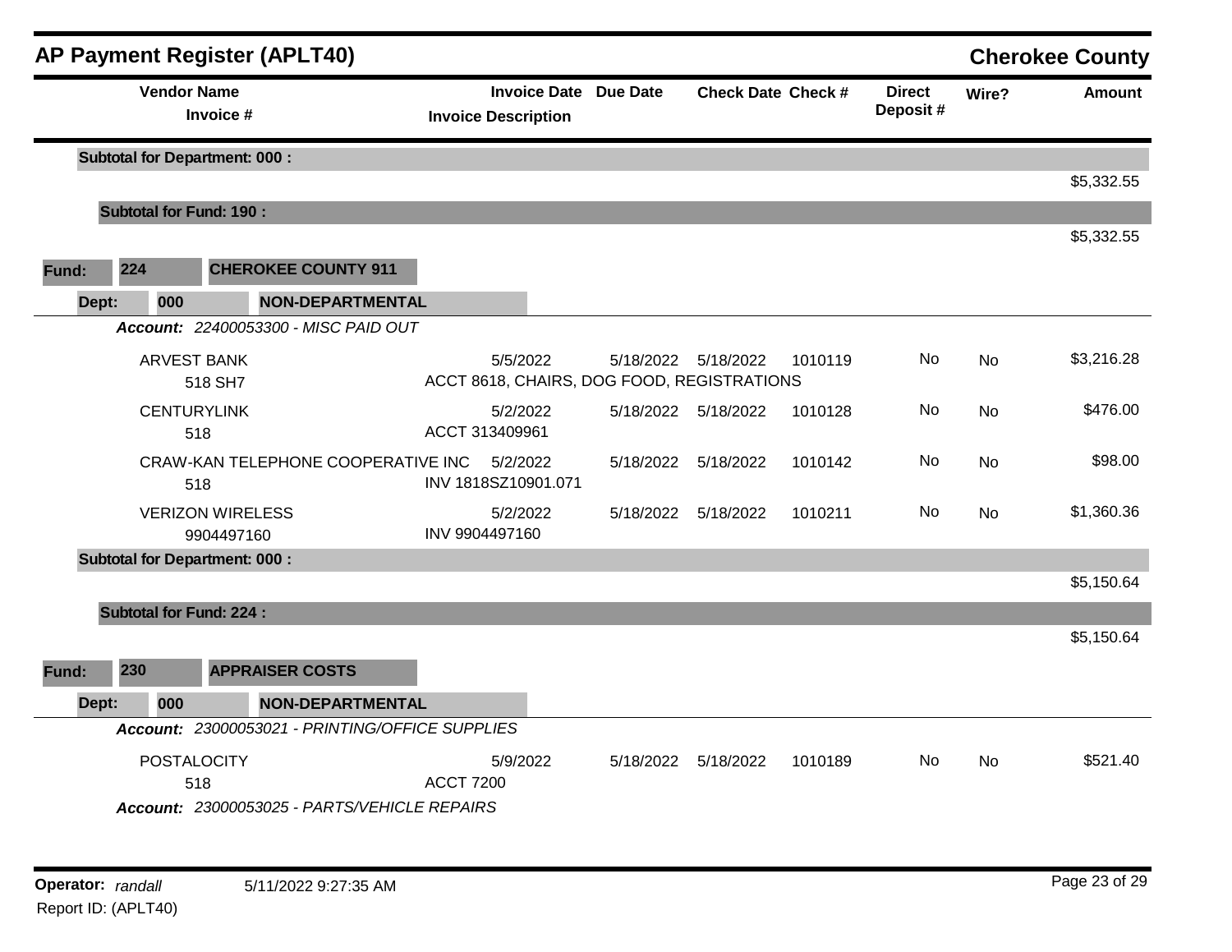|       | <b>Vendor Name</b><br>Invoice #         |                                             | <b>Invoice Description</b>      | <b>Invoice Date Due Date</b> | <b>Check Date Check #</b> |         | <b>Direct</b><br>Deposit# | Wire?     | <b>Amount</b> |
|-------|-----------------------------------------|---------------------------------------------|---------------------------------|------------------------------|---------------------------|---------|---------------------------|-----------|---------------|
|       | 804301                                  | NATALINIS AUTOMOTIVE                        | 5/9/2022<br><b>INV 804301</b>   | 5/18/2022                    | 5/18/2022                 | 1010184 | No                        | No        | \$9.99        |
|       |                                         | Account: 23000053074 - TELEPHONE BILLS      |                                 |                              |                           |         |                           |           |               |
|       | 518                                     | COLUMBUS TELEPHONE COMPANY                  | 5/2/2022<br><b>ACCT 7577</b>    |                              | 5/18/2022 5/18/2022       | 1010139 | No                        | <b>No</b> | \$121.76      |
|       |                                         | Account: 23000053075 - DUES/SUBSCRIPTIONS   |                                 |                              |                           |         |                           |           |               |
|       | <b>SUMNERONE</b><br>3208450             |                                             | 5/9/2022<br>INV 3208450         |                              | 5/18/2022   5/18/2022     | 1010201 | No                        | No        | \$254.78      |
|       | <b>ARVEST BANK</b><br>518 AP1           |                                             | 5/9/2022<br><b>ACCT 3196</b>    |                              | 5/18/2022 5/18/2022       | 1010121 | No                        | <b>No</b> | \$2,280.25    |
|       |                                         | Account: 23000053077 - HOTEL RENTALS        |                                 |                              |                           |         |                           |           |               |
|       | <b>ARVEST BANK</b><br>518 AP            |                                             | 5/9/2022<br><b>ACCT 5472</b>    |                              | 5/18/2022 5/18/2022       | 1010121 | No.                       | <b>No</b> | \$623.36      |
|       | <b>Subtotal for Department: 000:</b>    |                                             |                                 |                              |                           |         |                           |           |               |
|       |                                         |                                             |                                 |                              |                           |         |                           |           | \$3,811.54    |
|       | <b>Subtotal for Fund: 230:</b>          |                                             |                                 |                              |                           |         |                           |           |               |
|       |                                         |                                             |                                 |                              |                           |         |                           |           | \$3,811.54    |
| Fund: | 260                                     | <b>EMPLOYEE BENEFITS</b>                    |                                 |                              |                           |         |                           |           |               |
| Dept: | 000                                     | NON-DEPARTMENTAL                            |                                 |                              |                           |         |                           |           |               |
|       |                                         | Account: 26000053215 - MERITAIN HEALTH      |                                 |                              |                           |         |                           |           |               |
|       | <b>MERITAIN HEALTH</b><br>518           |                                             | 5/9/2022<br><b>GROUP 02438</b>  |                              | 5/18/2022 5/18/2022       | 1010176 | No                        | No        | \$20,497.28   |
|       |                                         | <b>Account: 26000053216 - VSP Insurance</b> |                                 |                              |                           |         |                           |           |               |
|       | <b>VISION SERVICE PLAN</b><br>814927154 |                                             | 5/2/2022<br>STATEMENT 814927154 | 5/18/2022                    | 5/18/2022                 | 1010212 | No.                       | No        | \$1,225.00    |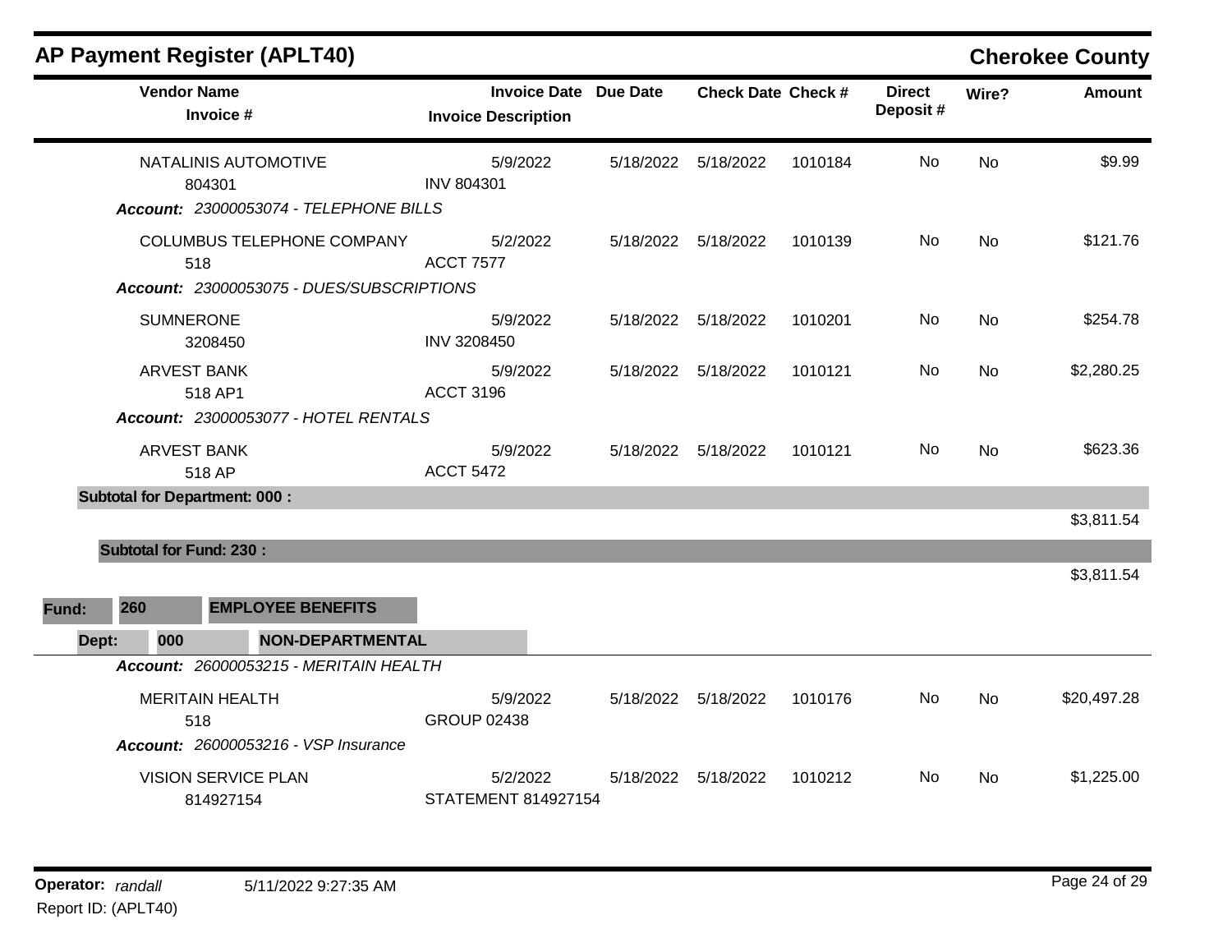|       |                                 |     | <b>AP Payment Register (APLT40)</b>         |                                       |                           |                     |                           |       |               | <b>Cherokee County</b> |
|-------|---------------------------------|-----|---------------------------------------------|---------------------------------------|---------------------------|---------------------|---------------------------|-------|---------------|------------------------|
|       | <b>Vendor Name</b><br>Invoice # |     | <b>Invoice Description</b>                  | <b>Invoice Date Due Date</b>          | <b>Check Date Check #</b> |                     | <b>Direct</b><br>Deposit# | Wire? | <b>Amount</b> |                        |
|       |                                 |     | <b>Subtotal for Department: 000:</b>        |                                       |                           |                     |                           |       |               |                        |
|       |                                 |     | <b>Subtotal for Fund: 260:</b>              |                                       |                           |                     |                           |       |               | \$21,722.28            |
|       |                                 |     |                                             |                                       |                           |                     |                           |       |               | \$21,722.28            |
| Fund: | 300                             |     | <b>SERVICE FOR ELDERLY</b>                  |                                       |                           |                     |                           |       |               |                        |
|       | Dept:                           | 000 | <b>NON-DEPARTMENTAL</b>                     |                                       |                           |                     |                           |       |               |                        |
|       |                                 |     | Account: 30000053072 - GAS, ELECTRIC, WATER |                                       |                           |                     |                           |       |               |                        |
|       |                                 | 518 | <b>LIBERTY UTILITIES</b>                    | 5/2/2022<br>ACCT 124991-59-7          |                           | 5/18/2022 5/18/2022 | 1010172                   | No    | No            | \$25.82                |
|       |                                 |     | <b>KANSAS GAS SERVICE</b><br>518 EL1        | 5/3/2022<br>ACCT 510724504 2014982 18 | 5/18/2022                 | 5/18/2022           | 1010168                   | No    | No            | \$75.47                |
|       |                                 |     | <b>KANSAS GAS SERVICE</b><br>518 EL         | 5/3/2022<br>ACCT 510074383 1179346 45 | 5/18/2022                 | 5/18/2022           | 1010168                   | No    | No            | \$246.62               |
|       |                                 |     | KANSAS GAS SERVICE<br>518 ELD               | 5/2/2022<br>ACCT 510020083 1175382 00 | 5/18/2022                 | 5/18/2022           | 1010168                   | No    | No            | \$166.31               |
|       |                                 |     | <b>CITY OF COLUMBUS</b><br>518 ELD          | 5/3/2022<br>ACCT 07-48820-01          | 5/18/2022                 | 5/18/2022           | 1010135                   | No    | No            | \$119.16               |
|       |                                 |     | KANSAS GAS SERVICE<br>518 EL2               | 5/3/2022<br>ACCT 512076592 1191351 09 | 5/18/2022                 | 5/18/2022           | 1010168                   | No    | No            | \$357.02               |
|       |                                 |     | <b>Subtotal for Department: 000:</b>        |                                       |                           |                     |                           |       |               |                        |
|       |                                 |     |                                             |                                       |                           |                     |                           |       |               | \$990.40               |
|       |                                 |     | <b>Subtotal for Fund: 300:</b>              |                                       |                           |                     |                           |       |               | \$990.40               |
| Fund: | 330                             |     | <b>SEWER DISTRICT#1 OPER</b>                |                                       |                           |                     |                           |       |               |                        |
|       | Dept:                           | 000 | NON-DEPARTMENTAL                            |                                       |                           |                     |                           |       |               |                        |
|       |                                 |     | Account: 33000053072 - GAS, ELECTRIC, WATER |                                       |                           |                     |                           |       |               |                        |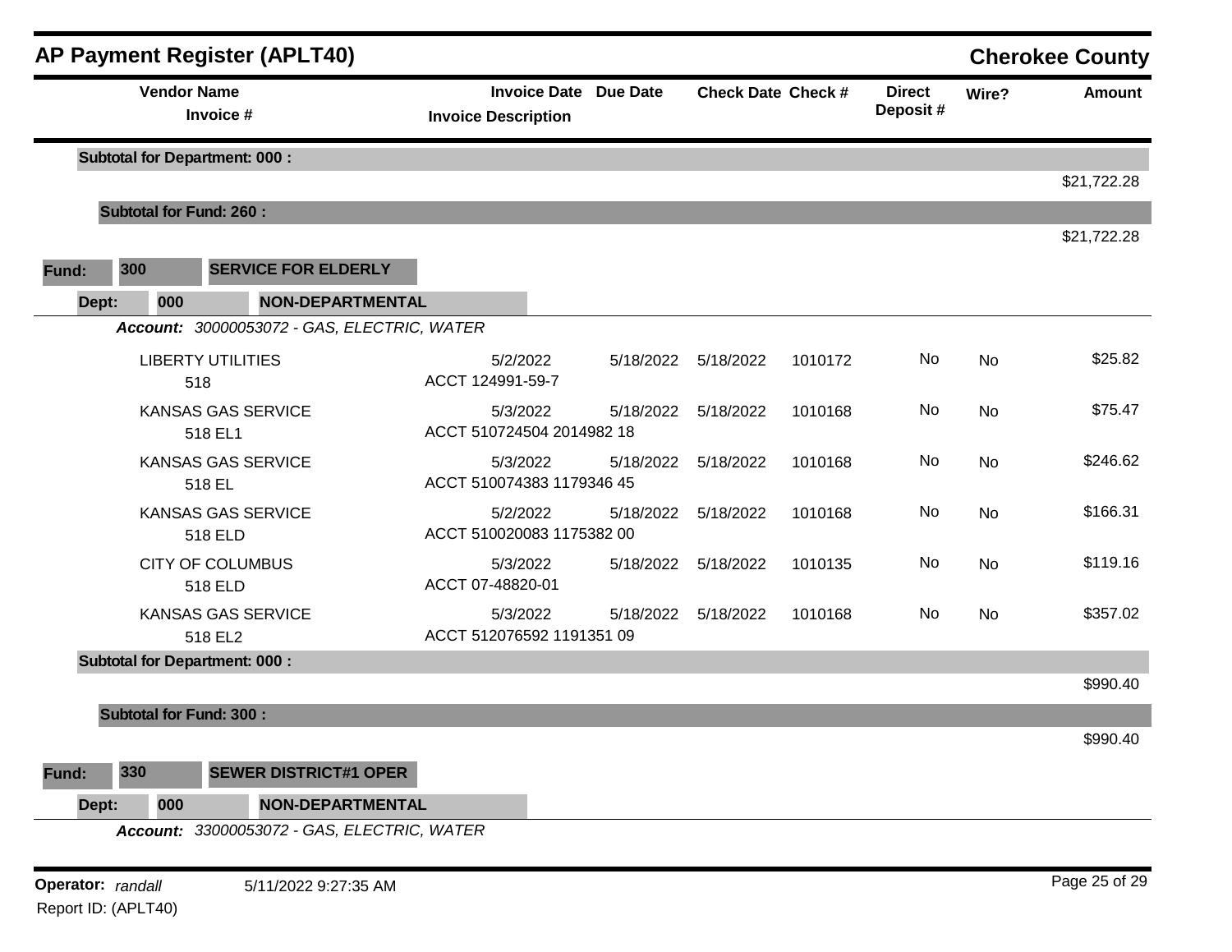|                   |                                      | $\ldots$ . a gradient $\ldots$ and $\ldots$ |                                                            |                           |         |                           |           | UNU UNUU UUUNIY |
|-------------------|--------------------------------------|---------------------------------------------|------------------------------------------------------------|---------------------------|---------|---------------------------|-----------|-----------------|
|                   | <b>Vendor Name</b>                   | Invoice #                                   | <b>Invoice Date Due Date</b><br><b>Invoice Description</b> | <b>Check Date Check #</b> |         | <b>Direct</b><br>Deposit# | Wire?     | <b>Amount</b>   |
|                   | <b>LIBERTY UTILITIES</b><br>2513     |                                             | 5/9/2022<br><b>SEWER ELECTRIC</b>                          | 5/18/2022   5/18/2022     | 1010172 | <b>No</b>                 | No        | \$55.06         |
|                   | <b>LIBERTY UTILITIES</b><br>1513     |                                             | 5/9/2022<br><b>SEWER ELECTRIC</b>                          | 5/18/2022 5/18/2022       | 1010172 | No                        | <b>No</b> | \$182.36        |
|                   | <b>LIBERTY UTILITIES</b><br>5313     |                                             | 5/9/2022<br><b>SEWER ELECTRIC</b>                          | 5/18/2022 5/18/2022       | 1010172 | No                        | No        | \$1,199.73      |
|                   | <b>LIBERTY UTILITIES</b><br>6513     |                                             | 5/9/2022<br><b>SEWER ELECTRIC</b>                          | 5/18/2022 5/18/2022       | 1010172 | No                        | <b>No</b> | \$238.94        |
|                   | <b>LIBERTY UTILITIES</b><br>4513     |                                             | 5/9/2022<br><b>SEWER ELECTRIC</b>                          | 5/18/2022 5/18/2022       | 1010172 | No                        | <b>No</b> | \$124.06        |
|                   | <b>LIBERTY UTILITIES</b><br>3513     |                                             | 5/9/2022<br><b>SEWER ELECTRIC</b>                          | 5/18/2022 5/18/2022       | 1010172 | No                        | No        | \$38.93         |
|                   |                                      | Account: 33000053074 - TELEPHONE BILLS      |                                                            |                           |         |                           |           |                 |
|                   | <b>CENTURYLINK</b><br>051222         |                                             | 5/9/2022<br><b>INVOICE# 051222</b>                         | 5/18/2022 5/18/2022       | 1010128 | No                        | <b>No</b> | \$402.95        |
|                   |                                      | Account: 33000053134 - POSTAGE - EXPENSE    |                                                            |                           |         |                           |           |                 |
|                   | <b>ARVEST BANK</b>                   | <b>HIGHWAY CC</b>                           | 5/10/2022<br><b>HIGHWAY CC</b>                             | 5/18/2022 5/18/2022       | 1010120 | No                        | <b>No</b> | \$1,500.00      |
|                   | <b>Subtotal for Department: 000:</b> |                                             |                                                            |                           |         |                           |           |                 |
|                   |                                      |                                             |                                                            |                           |         |                           |           | \$3,742.03      |
|                   | <b>Subtotal for Fund: 330:</b>       |                                             |                                                            |                           |         |                           |           |                 |
|                   |                                      |                                             |                                                            |                           |         |                           |           | \$3,742.03      |
| Fund:             | 413                                  | <b>ATTORNEY APPLICATION</b>                 |                                                            |                           |         |                           |           |                 |
| Dept:             | 000                                  | NON-DEPARTMENTAL                            |                                                            |                           |         |                           |           |                 |
|                   |                                      | Account: 41300053029 - MISC SUPPLIES        |                                                            |                           |         |                           |           |                 |
|                   | 518                                  | <b>EVAN'S HEALTH MART DRUG</b>              | 5/6/2022<br><b>NARCANE</b>                                 | 5/18/2022 5/18/2022       | 1010149 | No                        | No        | \$350.00        |
| Operator: randall |                                      | 5/11/2022 9:27:35 AM                        |                                                            |                           |         |                           |           | Page 26 of 29   |

Report ID: (APLT40)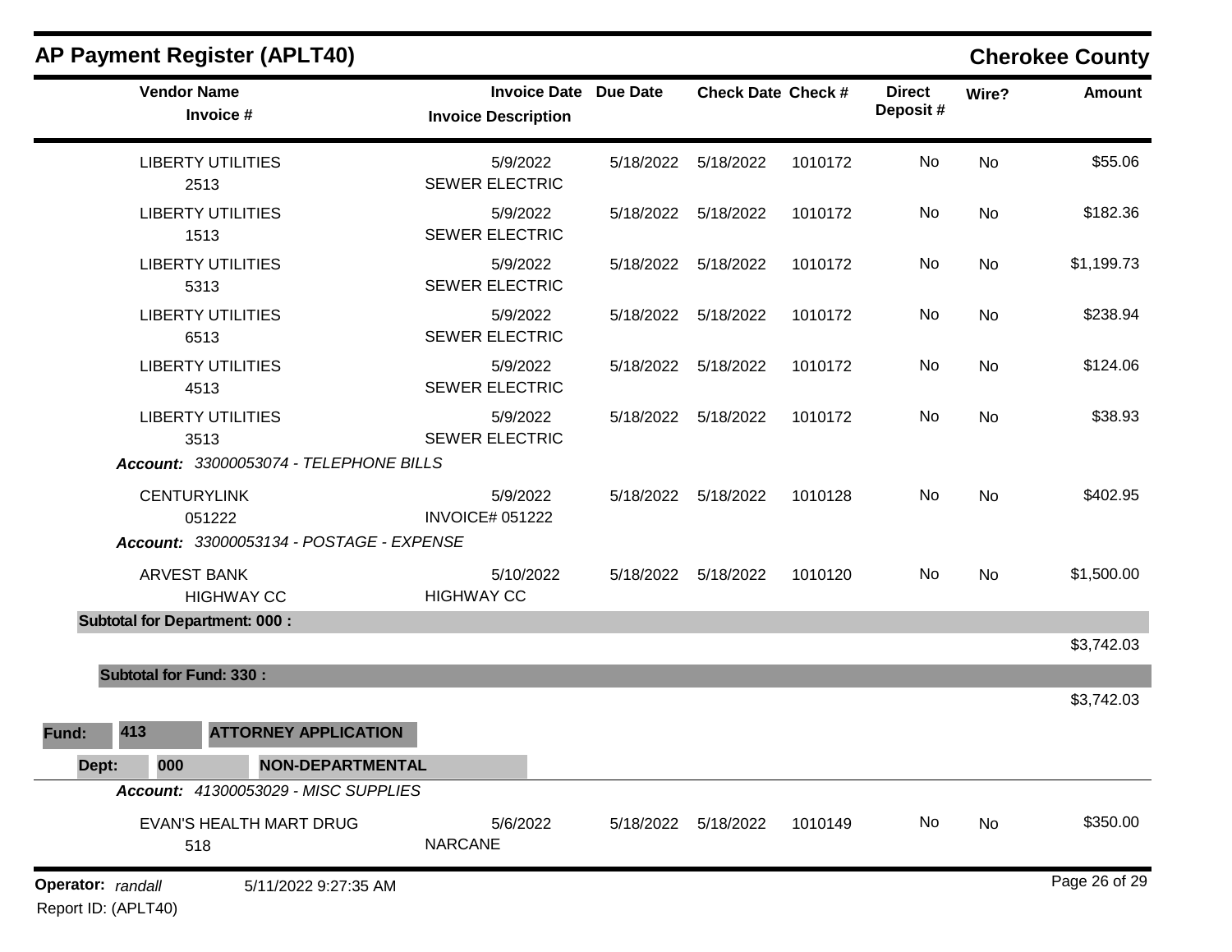|                   |     |                    | <b>AP Payment Register (APLT40)</b>                              |                            |                     |                 |                           |         |                           |       | <b>Cherokee County</b> |
|-------------------|-----|--------------------|------------------------------------------------------------------|----------------------------|---------------------|-----------------|---------------------------|---------|---------------------------|-------|------------------------|
|                   |     | <b>Vendor Name</b> | Invoice #                                                        | <b>Invoice Description</b> | <b>Invoice Date</b> | <b>Due Date</b> | <b>Check Date Check #</b> |         | <b>Direct</b><br>Deposit# | Wire? | <b>Amount</b>          |
|                   |     |                    | <b>Subtotal for Department: 000:</b>                             |                            |                     |                 |                           |         |                           |       | \$350.00               |
|                   |     |                    | <b>Subtotal for Fund: 413:</b>                                   |                            |                     |                 |                           |         |                           |       |                        |
| Fund:             | 450 |                    | <b>TOURISM &amp; CONVENTION</b>                                  |                            |                     |                 |                           |         |                           |       | \$350.00               |
| Dept:             |     | 000                | NON-DEPARTMENTAL                                                 |                            |                     |                 |                           |         |                           |       |                        |
|                   |     |                    | Account: 45000053300 - MISC PAID OUT                             |                            |                     |                 |                           |         |                           |       |                        |
|                   |     | 518                | BAXTER SPRINGS CHAMBER OF COMMERC                                | <b>TRANSIENT GUEST TAX</b> | 5/3/2022            |                 | 5/18/2022   5/18/2022     | 1010123 | No                        | No    | \$559.35               |
|                   |     | 518                | COLUMBUS CHAMBER OF COMMERCE                                     | <b>TRANSIENT GUEST TAX</b> | 5/3/2022            | 5/18/2022       | 5/18/2022                 | 1010137 | No                        | No    | \$559.35               |
|                   |     | 518                | CHEROKEE COUNTY TOURISM GRANT PRO                                | <b>TRANSIENT GUEST TAX</b> | 5/3/2022            | 5/18/2022       | 5/18/2022                 | 1010129 | No                        | No    | \$372.90               |
|                   |     |                    | <b>Subtotal for Department: 000:</b>                             |                            |                     |                 |                           |         |                           |       |                        |
|                   |     |                    |                                                                  |                            |                     |                 |                           |         |                           |       | \$1,491.60             |
| Fund:<br>Dept:    | 460 | 000                | <b>Subtotal for Fund: 450:</b><br><b>VIN</b><br>NON-DEPARTMENTAL |                            |                     |                 |                           |         |                           |       | \$1,491.60             |
|                   |     |                    | Account: 46000053300 - MISC PAID OUT                             |                            |                     |                 |                           |         |                           |       |                        |
|                   |     | <b>ARVEST BANK</b> | 518 SH6                                                          | ACCT 8604, BADGES, MEETING | 5/5/2022            | 5/18/2022       | 5/18/2022                 | 1010119 | No                        | No    | \$107.97               |
|                   |     |                    | <b>Subtotal for Department: 000:</b>                             |                            |                     |                 |                           |         |                           |       | \$107.97               |
|                   |     |                    | <b>Subtotal for Fund: 460:</b>                                   |                            |                     |                 |                           |         |                           |       |                        |
|                   |     |                    |                                                                  |                            |                     |                 |                           |         |                           |       | \$107.97               |
| Operator: randall |     |                    | 5/11/2022 9:27:35 AM                                             |                            |                     |                 |                           |         |                           |       | Page 27 of 29          |

Report ID: (APLT40)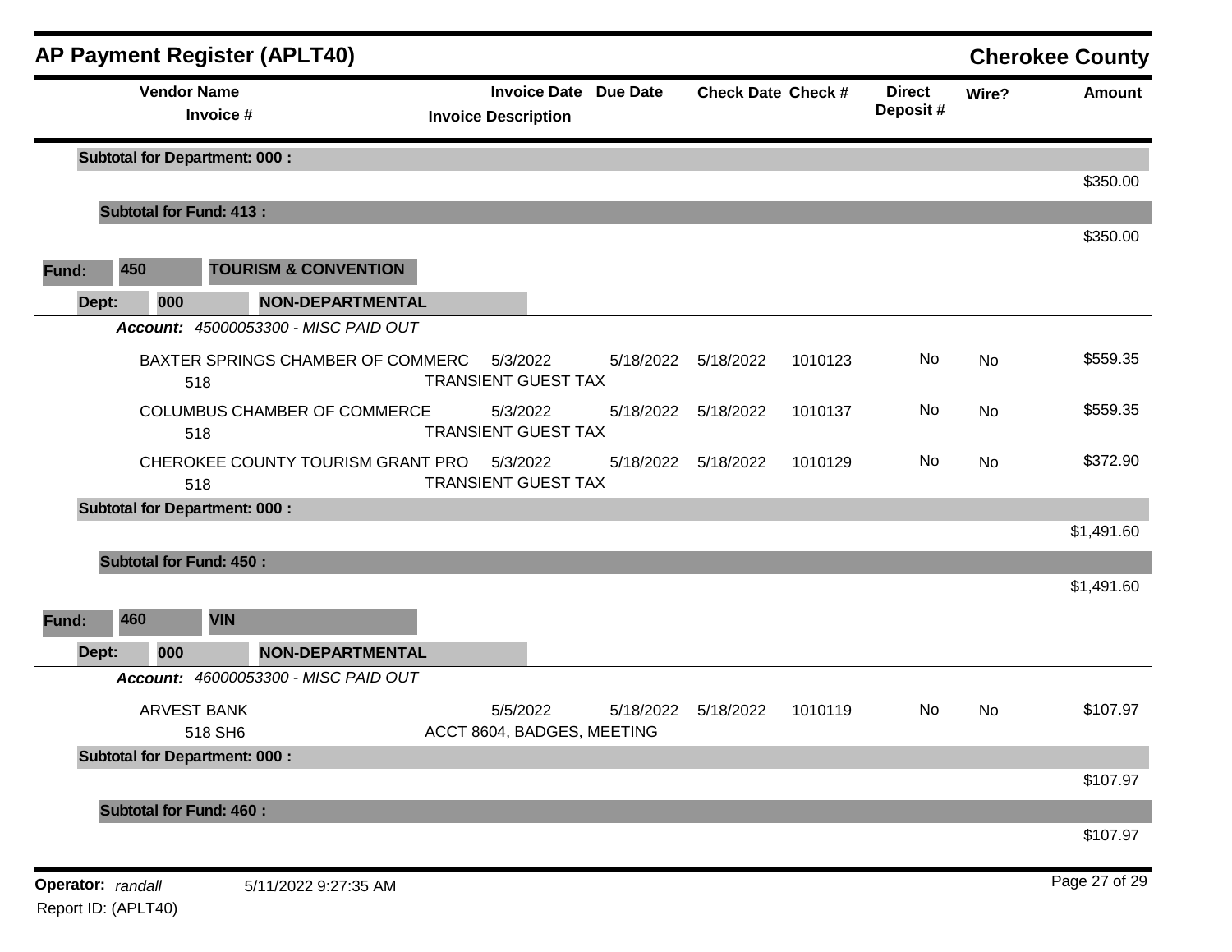|                                 |                                | AP Payment Register (APLT40)         |                            |                     |                 |                           |         |                                   |           | <b>Cherokee County</b> |
|---------------------------------|--------------------------------|--------------------------------------|----------------------------|---------------------|-----------------|---------------------------|---------|-----------------------------------|-----------|------------------------|
| <b>Vendor Name</b><br>Invoice # |                                |                                      | <b>Invoice Description</b> | <b>Invoice Date</b> | <b>Due Date</b> | <b>Check Date Check #</b> |         | <b>Direct</b><br>Deposit#         | Wire?     | <b>Amount</b>          |
| Fund:                           | 490                            | <b>SPECIAL LAW ENFORCEM</b>          |                            |                     |                 |                           |         |                                   |           |                        |
| Dept:                           | 000                            | <b>NON-DEPARTMENTAL</b>              |                            |                     |                 |                           |         |                                   |           |                        |
|                                 |                                | Account: 49000053300 - MISC PAID OUT |                            |                     |                 |                           |         |                                   |           |                        |
|                                 | <b>ARVEST BANK</b>             |                                      |                            | 5/5/2022            | 5/18/2022       | 5/18/2022                 | 1010119 | No                                | <b>No</b> | \$299.14               |
|                                 |                                | 518 SH3                              | ACCT 1712,                 |                     |                 |                           |         |                                   |           |                        |
|                                 |                                | <b>Subtotal for Department: 000:</b> |                            |                     |                 |                           |         |                                   |           |                        |
|                                 |                                |                                      |                            |                     |                 |                           |         |                                   |           | \$299.14               |
|                                 | <b>Subtotal for Fund: 490:</b> |                                      |                            |                     |                 |                           |         |                                   |           |                        |
|                                 |                                |                                      |                            |                     |                 |                           |         |                                   |           | \$299.14               |
|                                 |                                |                                      |                            |                     |                 |                           |         | Total for Bank 1 Account 1120298: |           | \$197,716.64           |
|                                 |                                |                                      |                            |                     |                 |                           |         | ***** Total Invoices Paid:        |           | \$197,716.64           |